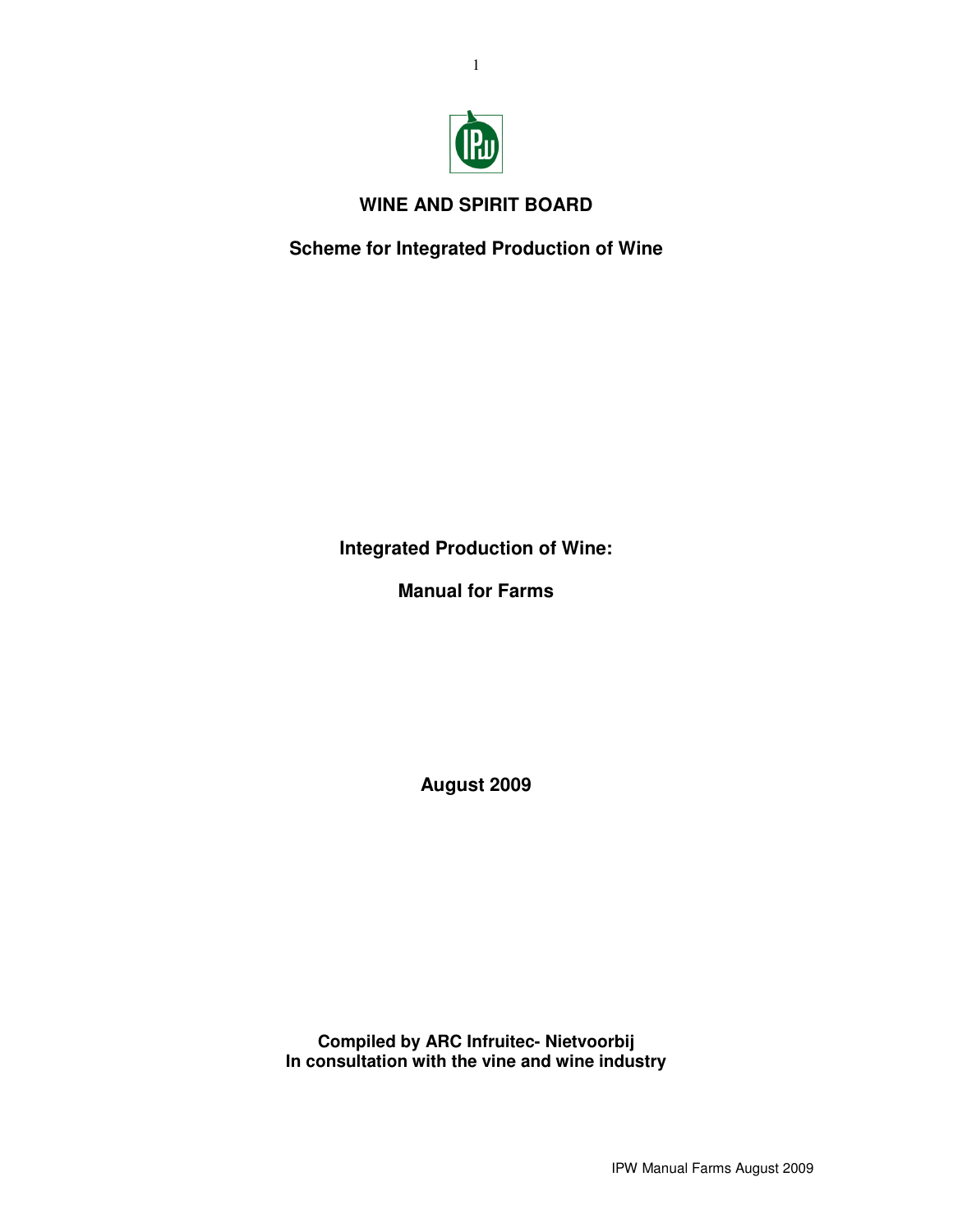## **1. General**

The aim of this guide is to assist in the implementation of the IPW guidelines and also aims to assist in the completion of the evaluation forms in the IPW Guidelines.

Keep the guidelines at hand for easy reference.

- a. In future all changes like coding of newly registered chemicals or legislation will be made available on **www.ipw.co.za** and cellars will also be informed thereof.
- **b. Producers must complete Appendix 1, Table 1 A & B, Appendix 2A, 2B and 2C and file the completed forms at their cellars before the end of May each year in order to qualify for IPW.**
- c. Cellars must complete Appendix 4 for the previous season and fax it together with the forms for the farm to the IPW office (021 889 8272) before the end of May each year.
- d. Please note that cellars have to ensure that all producers delivering grapes to their cellar are registered under IPW before taking in their grapes.

## **2. Evaluation of compliance with the Guidelines for the Farm**

#### **Philosophy of Integrated Production (IP)**

IP aims to produce healthy grapes with minimum input and interference. Fewer actions in the vineyard result in less impact on the environment and lower input costs.

#### **Look at the completed example of Appendix 1 for the farm Skerpdraai on p. 17**

**The points system works in such a way as to make it impossible to score a point of 1 or 4 – only 0, 2, 3, or 5 points can be scored.** The points are filled in (do not use crosses or any other markings) and carried over to the right hand column of the table, or multiplied it by 2 or 10 where applicable in the case of guidelines 7, 13 and 15. The scores in the right hand column are then added. **To qualify for IPW the total for a farm must be more than 120 out of 200, and none of the three disqualifications listed at the bottom of Appendix 1 may apply.**

**AWARDING OF POINTS:** Read the guidelines and depending on the degree to which you comply with the stated ideal, 0, 2, 3 or 5 points are awarded. Remember that all scores must be substantiated by the relevant documentation.

**Guideline 1 "IPW Training"** This is the only item where a point of 2 or 3 cannot be given, because an IPW course has either been attended or not. There is no limit to the number of people per farm that may obtain an IPW certificate, but it is of critical importance that the person or one of the persons directly responsible for decision-making regarding farming practices should obtain an IPW certificate. It is not sufficient that only the administrative clerk of the farm has a certificate.

- $\triangleright$  For an IPW training certificate obtained by a person in a managerial or decision-making position on the farm during the last 3 years, 5 points are awarded.
- $\triangleright$  If someone in a managerial or decision-making position on the farm is in possession of an IPW training certificate, but has not attended a training course during the last 3 years, 3 points are awarded.
- $\triangleright$  If nobody in a managerial or decision-making position on the farm is in possession of an IPW training certificate, 0 points are awarded. If only a person in an administrative capacity on the farm has an IPW certificate, 0 points are awarded.

**Guideline 2 "Conservation and Improvement of the Farm and Environment"** IPW requires each farm to have a conservation plan for natural areas (where applicable), as well as an environment management plan for the cultivated areas (farming activities) of the farm. **It is important that all employees and residents on the farm be familiar with the environment management plan.** 

#### **2.1 Management plan for the conservation of natural areas**

Both pristine natural areas, as well as rehabilitated areas (e.g. riparian zones or wetlands where alien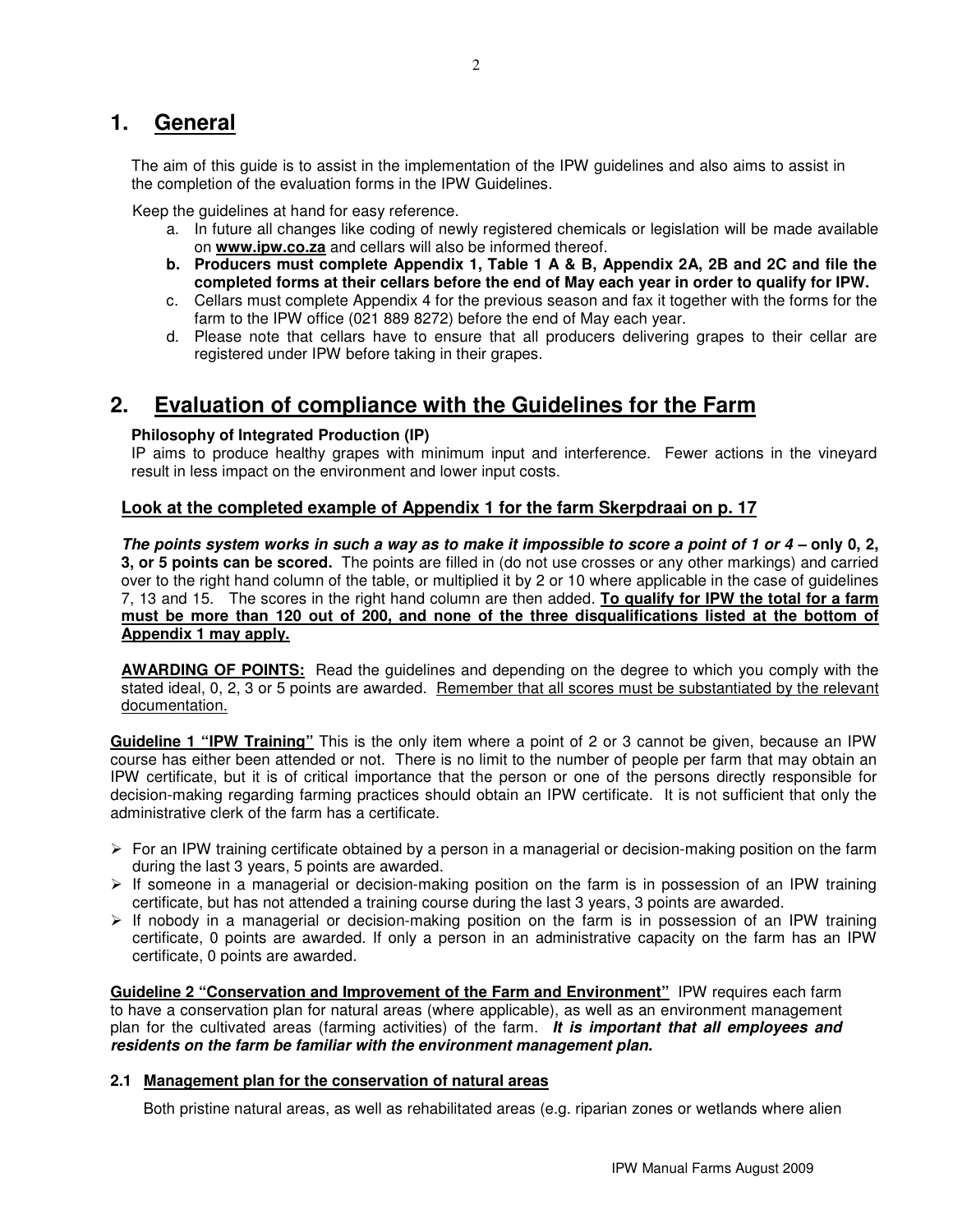species have been removed and natural vegetation re-established), are included. The first step is to identify all relevant environmental risks for the natural area. Then the managment plan and action plans can be compiled.

#### **2.1.1 Identification of risks**

Mark yes  $(\sqrt{2})$  or no  $(X)$  to indicate if you adhere to or comply with the guidelines/have the necessary precautionary measures, practices or procedures in place to address the risks of environmental degradation? These precautionary measures, practices or procedures must be described in detail in the management plan. If not applicable, mark as ''N/A''..

| <b>Description of risk</b>                                                                                                                                                                                                                          | Conform/<br>Procedure in<br>place?<br>Mark Yes/No/NA |
|-----------------------------------------------------------------------------------------------------------------------------------------------------------------------------------------------------------------------------------------------------|------------------------------------------------------|
| THREATENED ECOSYSTEMS                                                                                                                                                                                                                               |                                                      |
| Conservation status of the natural vegetation/veld must be determined.<br>$\bullet$                                                                                                                                                                 |                                                      |
| Vineyard exspansion: Ploughing permit must be obtained to develop virgin<br>soil.                                                                                                                                                                   |                                                      |
| Harvesting of natural species (e.g. Proteas) must be done in a sustainable<br>way.                                                                                                                                                                  |                                                      |
| Overgrazing of natural veld by game/livestock must be prevented (Do not<br>exceed the carrying capacity of the veld or implement rotational grazing).                                                                                               |                                                      |
| Have the natural areas been awarded some form of formal protection (e.g.<br>conservancy)?                                                                                                                                                           |                                                      |
| <b>RIVERS AND WETLANDS</b>                                                                                                                                                                                                                          |                                                      |
| Is abstraction from rivers/underground source being monitored (keep<br>$\bullet$<br>records) to be able to proof sustainable use of water resources?                                                                                                |                                                      |
| Is development taking place inside the prescribed bufferzones of a<br>river/wetland (see IPW guideline 2.1.1.                                                                                                                                       |                                                      |
| Is the flow of all rivers and water sources feeding into wetlands still in a<br>$\bullet$<br>natural state (i.e. natural flow not altered or interfered with)?                                                                                      |                                                      |
| Do you conserve the integrity of all wetlands/rivers according to legislation<br>and IPW guideline 2.1.1.?                                                                                                                                          |                                                      |
| Are rivers and wetlands overgrown with invasive alien vegetation?                                                                                                                                                                                   |                                                      |
| <b>IINVADING ALIEN SPECIES</b>                                                                                                                                                                                                                      |                                                      |
| Are alien species present in any of the natural areas?<br>$\bullet$                                                                                                                                                                                 |                                                      |
| Does an alien clearing plan, with timeframe for implementation exist?<br>$\bullet$                                                                                                                                                                  |                                                      |
| Are follow-up control actions being implemented?<br>$\bullet$                                                                                                                                                                                       |                                                      |
| Are unregistered chemicals used for the control of alien species?<br>$\bullet$                                                                                                                                                                      |                                                      |
| Are other alien species, that can spread to rivers (e.g. barbel, trout in farm<br>$\bullet$<br>dams) or species that can compete with indigenous species (e.g. crows that<br>will replace indigenous species) being controlled with environmentally |                                                      |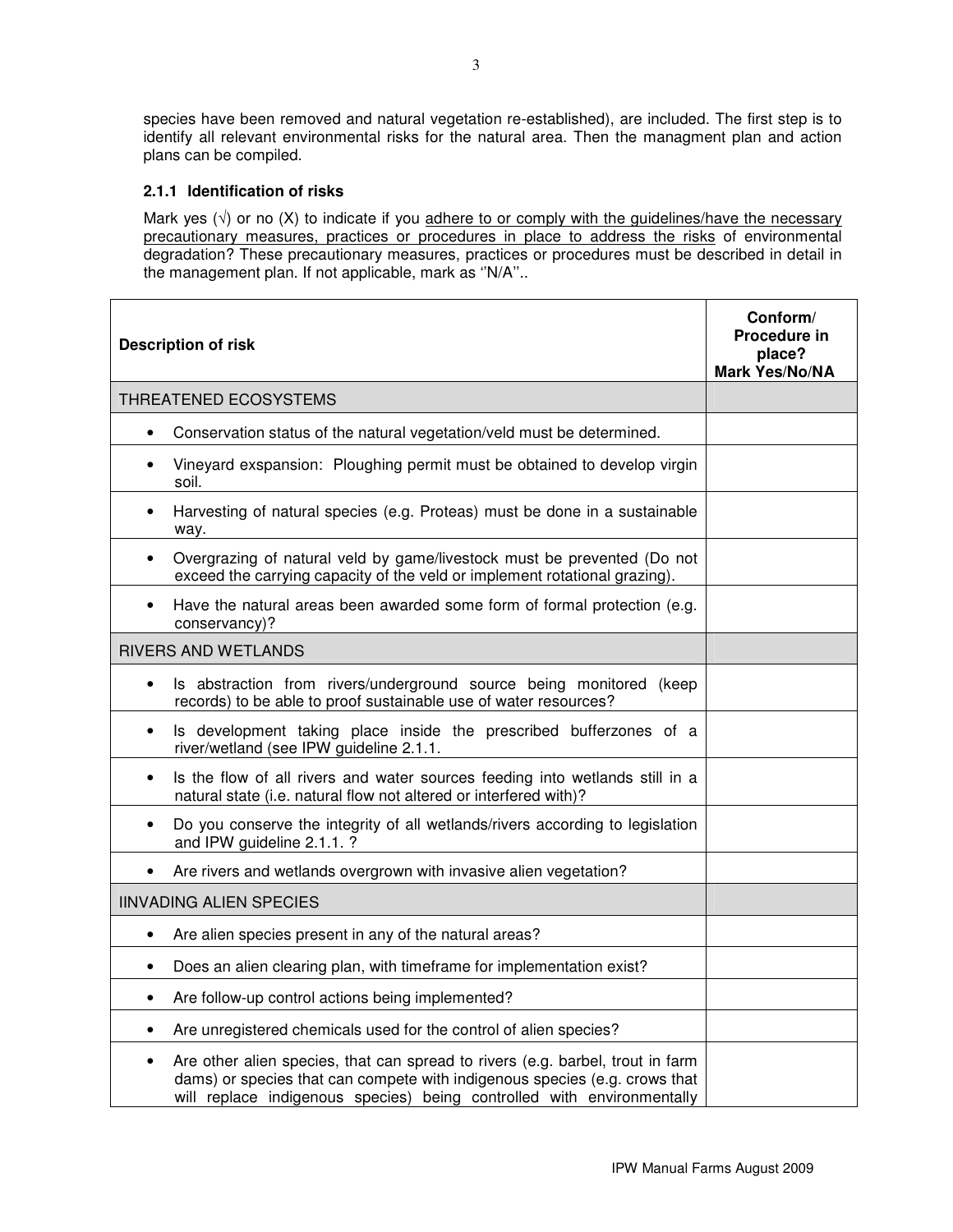| sustainable methods. See IPW guideline 2.1.2                                                                         |  |
|----------------------------------------------------------------------------------------------------------------------|--|
| <b>FIRE MANAGEMENT</b>                                                                                               |  |
| Identify areas with high fire-risk due to alien vegetation or fire-prone<br>vegetation types (e.g. Mountain Fynbos). |  |
| Compile a fire management plan for the natural areas.                                                                |  |
| Fire-fighting equipment and firebreaks must be adequate                                                              |  |
| Controlled burns; use correct fire frequency and season (IPW guideline<br>2.1.3)                                     |  |
| Training of workers in fire-fighting.                                                                                |  |
| Are you a member of a Fire Protection Association (FPA)?                                                             |  |

#### **2.1.2 Compilation of Conservation Management Plan**

Step 1: Identify risks

- Once the relevant risks have been identified, a conservation management plan can be compiled. It will consists of a list of identified risks, followed by proof of conformance to legislation and guidelines (maps, plans, agreements, precautionary measures) and action plans for those risks where you do not adhere to the guidelines/legislation.
- For each risk identified for the natural area, you have to proof that you already adhere to the guidelines and/or legislation. Indicate which plans/precautionary measures/management practices are in place (e.g. fire management plan, or agreement with Cape Nature regarding formal conservation status) to address each of the risks. Where it co-incides with the management plan for the farming section, you only have to refer to these existing documents.
- If there is no procedure in place to address a specific risk, it will become an objective of the plan. Under each objective you have to describe the actions/precuationary measures/management practices that will address each risk. The name of the responsible person and target date must be added to each objective.
- Proof of the implementation of actions/precautionary measures/management practices is compulsory. This can be done by keeping records (e.g. areas where alien vegetation have been controlled), as well as the implementation of specific monitoring actions/inspections.

**Example**

| <b>Description of risk</b>                                                  | Adequate proce-<br>dure in place?<br><b>Mark Yes/No/NA</b> |
|-----------------------------------------------------------------------------|------------------------------------------------------------|
| • Conservation status of natural vegetation must be determined.             | Yes                                                        |
| Overgrazing of natural veld by game/livestock must be avoided.<br>$\bullet$ | Yes                                                        |
| • Is an alien clearing plan with timeframe in place?                        | No                                                         |

Step 2: Compile an Environmental Management Plan with risks in the same order as above. Add plant survey done by Cape Nature under conservation status Add schedule for rotation grazing under prevention of overgrazing.

Step 3: Where necessary, compile an **action plan** with steps that will be taken to conform to guidelines/legislation: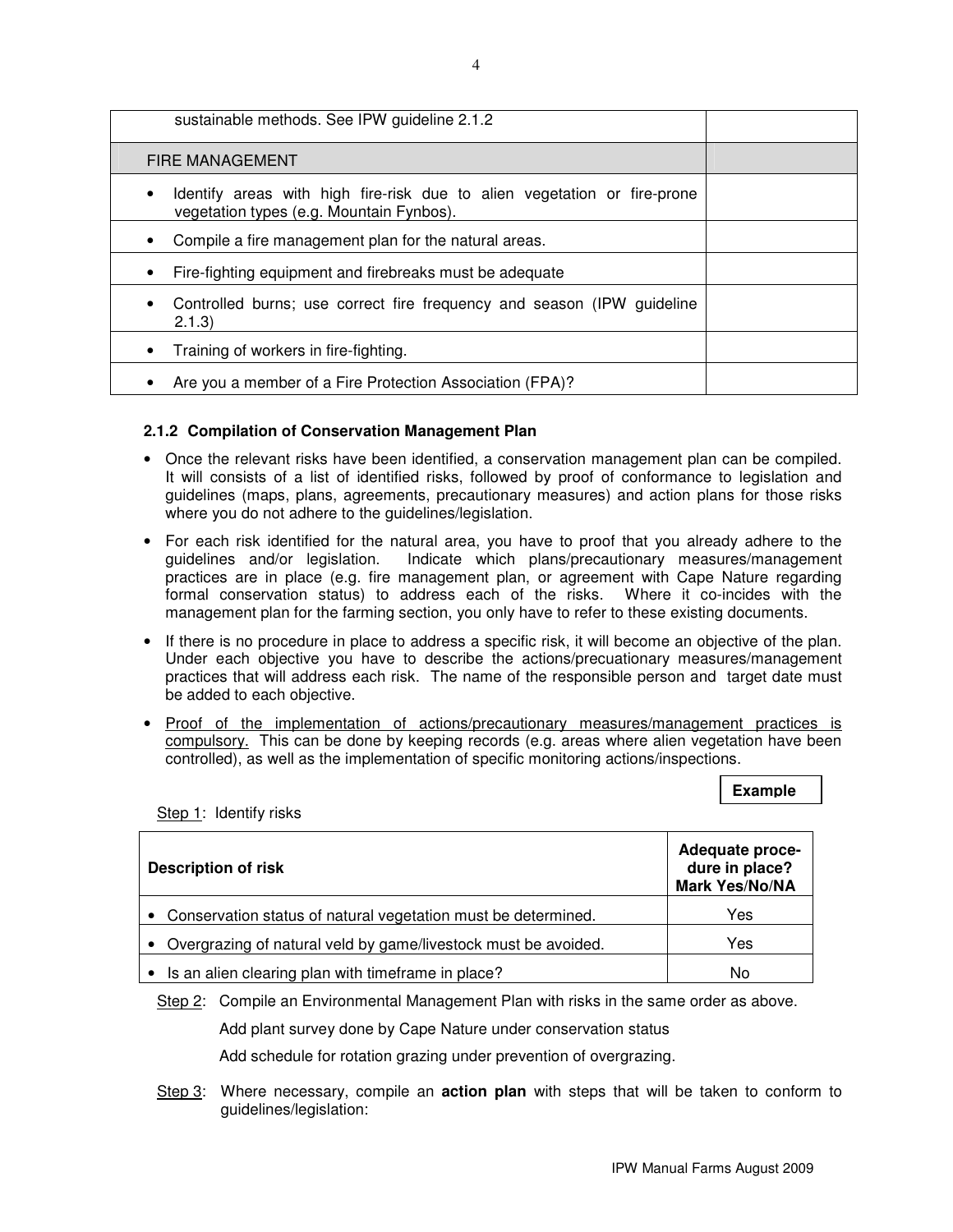| <b>Risk</b>                 | Objective/action                                                       | Responsible<br>person | <b>Target date</b> | <b>Completed</b><br>(date,<br>signature) |
|-----------------------------|------------------------------------------------------------------------|-----------------------|--------------------|------------------------------------------|
| Control of alien<br>species | • Determine specific species, size, density<br>of the alien vegetation | S. Roos               | Sept. 2008         |                                          |
|                             | • Compile a schedule for the removal of<br>the alien plants            | S. Roos               | Oct. 2008          |                                          |

#### **2.1.3 Evaluation of the management plan**

Table 1A has to be completed, to calculate the score that has to be filled in under Appendix 1 (Evaluation form for Farm). See example for fictitious farm ''Skerpdraai'' on p. 19.

#### **2.2 Environment management plan for cultivated areas and farming activities**

This section applies to ALL farms, irrespective of whether they have any areas of natural vegetation. Before a management plan can be compiled, all potential risks to the environment must first be identifed.

#### **2.2.1 Identification of Risks**

Mark yes  $(\sqrt{})$  or no  $(X)$  to indicate whether you comply with guidelines and/or legislation/have the necessary measures or procedures in place to adequately address the following risks to the environment? Refer to the IPW Guidelines for details. These precautionary measures, practices or procedures must then be included in the management plan. Where not applicable, mark as "NA".

| <b>Description of Risk (Details in IPW Guidelines)</b>                                                                                              | <b>Comply/Procedure</b><br>in place?<br>Mark Yes/No/NA |
|-----------------------------------------------------------------------------------------------------------------------------------------------------|--------------------------------------------------------|
| <b>NATURAL RESOURCES</b>                                                                                                                            |                                                        |
| Risks pertaining to soil erosion and loss of soil quality                                                                                           |                                                        |
| Soil preparation and Cultivation – addressed by IPW Guidelines (farm) 3 & 7                                                                         |                                                        |
| Erosion of cultivated soil - - addressed by IPW Guidelines (farm) 3 & 7                                                                             |                                                        |
| Storm water from roads and buildings on the farm must be channeled to<br>prevent erosion of soil and river banks, as well as silting up of wetlands |                                                        |
| Wind erosion: soil lying fallow or cultivated when too dry and windy $-$<br>addressed by IPW Guidelines (farm) 3 & 7                                |                                                        |
| Registration of water use                                                                                                                           |                                                        |
| Register all water use and extraction from water sources (legislation)                                                                              |                                                        |
| Loss of water quality (in rivers, wetlands, bore holes and dams) due to                                                                             |                                                        |
| Soil cultivation - addressed by IPW Guidelines (farm) 3 & 7                                                                                         |                                                        |
| Injudicious/excessive use of agrochemicals (fertilizer, pest/disease control) –<br>addressed by IPW Guidelines (farm) 8 & 14                        |                                                        |
| Leaching from household waste disposal sites                                                                                                        |                                                        |
| Leaching from cellar waste disposal sites, and from compost heaps -<br>$\bullet$<br>addressed by IPW Guidelines(cellar) 11 and (farm) 14            |                                                        |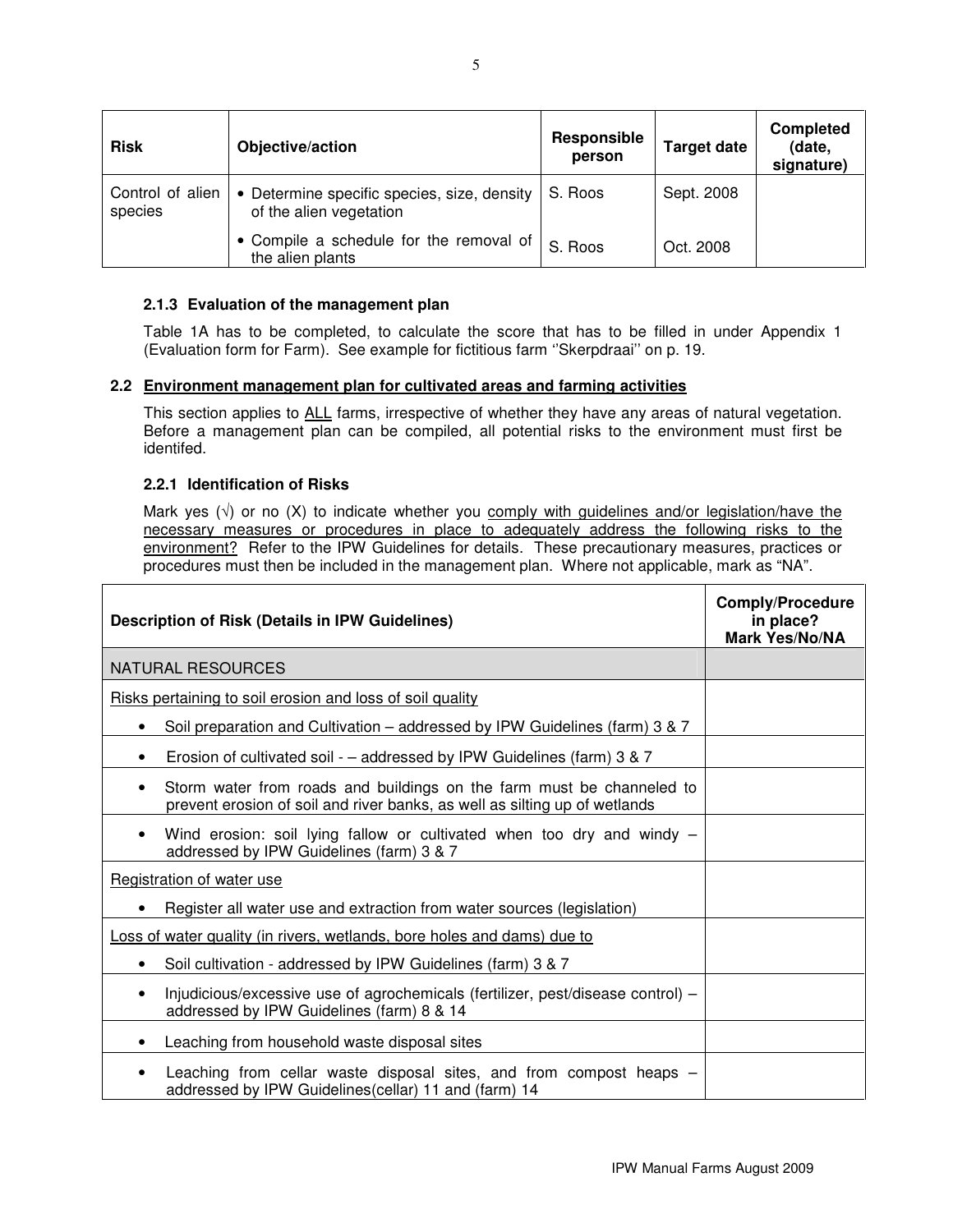| Household cleaning agents (kitchen, bathrooms) and cleaning agents in<br>cellars can affect water quality negatively                                                                                     |  |
|----------------------------------------------------------------------------------------------------------------------------------------------------------------------------------------------------------|--|
| Water use must be judicious and efficient (avoid wastage)                                                                                                                                                |  |
| Farming activities - addressed by IPW Guideline (farm) 9                                                                                                                                                 |  |
| Cellar activities - addressed by IPW Guideline (cellar) 9<br>٠                                                                                                                                           |  |
| Household use (including garden)<br>٠                                                                                                                                                                    |  |
| <b>BIODIVERSITY</b>                                                                                                                                                                                      |  |
| Corridors of indigenous plants to connect fragments of natural vegetation<br>٠                                                                                                                           |  |
| Re-establishment of indigenous plants around dams, on river banks and<br>٠<br>next to roads                                                                                                              |  |
| Farm dams (indigenous fish, natural vegetation)<br>$\bullet$                                                                                                                                             |  |
| Management of indigenous problem animals (baboons, porcupines,<br>٠<br>antelope feeing on buds) and household pests (rats, mice) must be<br>environment friendly                                         |  |
| Disturbance of birds and other wildlife by farming activities: mitigate by<br>erection of posts and platforms for raptors in vineyards                                                                   |  |
| <b>ENVIRONMENT POLLUTION due to human activities and vine cultivation</b>                                                                                                                                |  |
| Storage of fuel on farm (tank)<br>٠                                                                                                                                                                      |  |
| Storage of agricultural remedies - addressed by IPW Guideline (farm) 14                                                                                                                                  |  |
| Handling and application of agricultural remedies, including filling points<br>and disposal of empty containers - addressed by IPW Guideline (farm) 14                                                   |  |
| Storage and application of fertilizers - addressed by IPW Guidelines (farm)<br>8 & 14                                                                                                                    |  |
| Disposal of household waste-comply with legislation                                                                                                                                                      |  |
| Disposal of cellar waste- addressed by IPW Guideline (cellar) 11                                                                                                                                         |  |
| Disposal of farm waste from workshop, packing shed and other activities:<br>dirty oil, tyres, scrap metal, plastic pipee, packaging matedrial from goods<br>purchased (sacks, tins, card board, plastic) |  |
| Sewerage – may not pollute water sources or pose a health risk                                                                                                                                           |  |
| Invasive species – declared weeds in and around vineyards and farm must<br>be controlled as stipulated by legislation & guidelines                                                                       |  |
| Air pollution by compressors and vehicles (service regularly), cooling<br>systems in cellar (addressed by IPW Guidelines 8 & 12 for cellar),<br>pesticide drift (addressed by IPW Guideline 14 for farm) |  |
| Noise pollution – farm implements and vehicles, cellar activities (latter<br>addressed by IPW Guideline 12 for cellar)                                                                                   |  |
| Tourism – traffic, water use and sewerage, maintenance of roads                                                                                                                                          |  |
| Light pollution – effect of lights during night on nocturnal organisms                                                                                                                                   |  |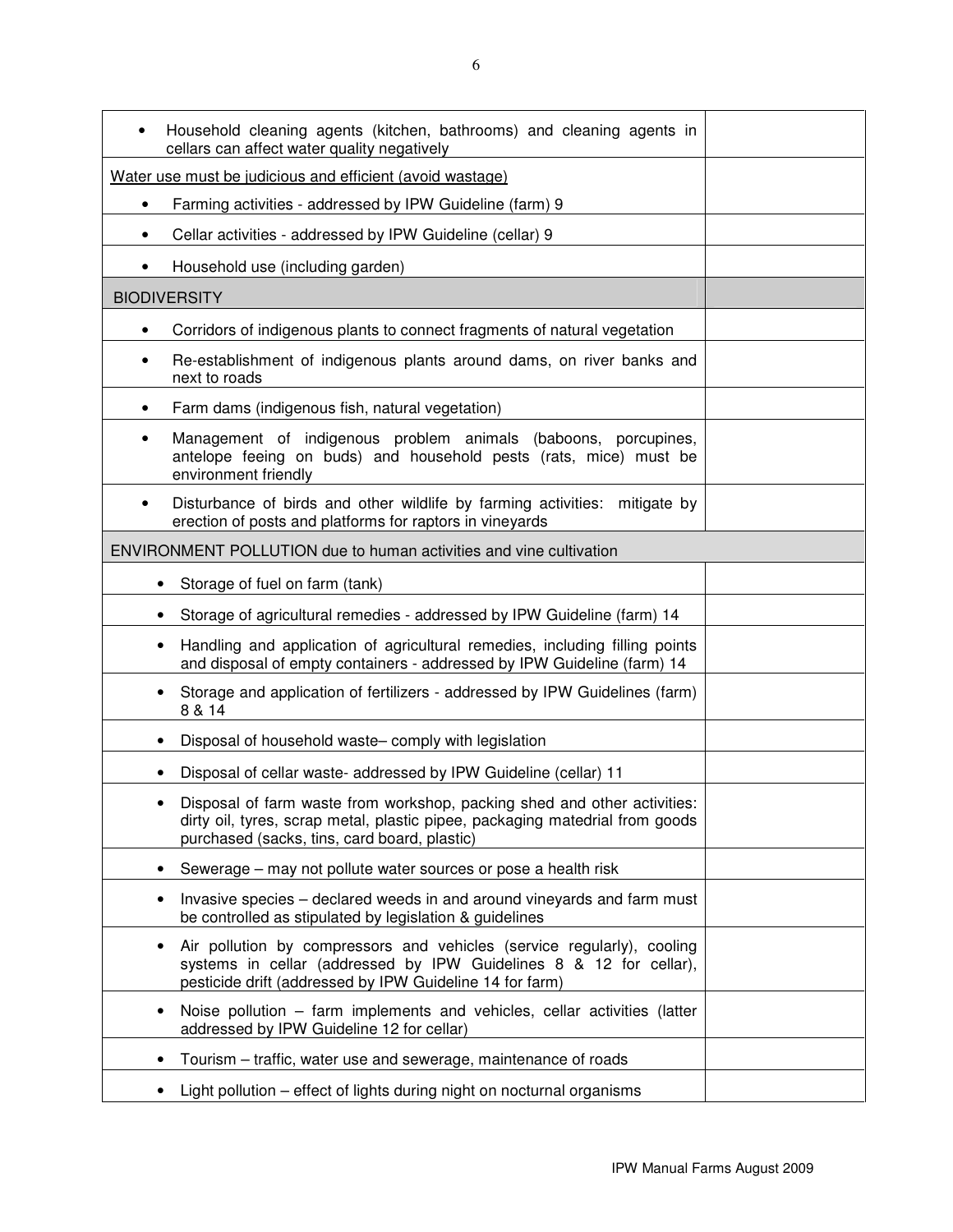| Fire<br>Identify high-risk flash points on farm (waste disposal sites, storage areas                                                                                                                                                  |  |
|---------------------------------------------------------------------------------------------------------------------------------------------------------------------------------------------------------------------------------------|--|
| for packaging material)                                                                                                                                                                                                               |  |
| Compile fire fighting plan                                                                                                                                                                                                            |  |
| Sufficient fire fighting equipment available                                                                                                                                                                                          |  |
| Join a Fire protection Association                                                                                                                                                                                                    |  |
| OTHER FARMING-ACTIVITIES (e.g. cattle- or dairy farming, other crops)                                                                                                                                                                 |  |
| All risks must be identified and proof must be provided of how these are<br>addressed. Refer to other relevant sustainability initiatives, where applicable<br>(e.g. GLOBALGAP; ostrich, rooibos tea- or potato industry initiatives) |  |
| <b>ENERGY CONSUMPTION</b>                                                                                                                                                                                                             |  |
| Fuel consumption of vehicles and implements – maintenance; judicious<br>use                                                                                                                                                           |  |
| Electricity for household use and farming activities (pumping of water)                                                                                                                                                               |  |
| Electricity for cellar activities - addressed by IPW Guideline (cellar) 3                                                                                                                                                             |  |
| DEVELOPMENT/EXPANSION/CHANGING OF FARMING AND OTHER ACTIVITIES ON FARM                                                                                                                                                                |  |
| Permits for soil cultivation                                                                                                                                                                                                          |  |
| Applications for rezoning of land use                                                                                                                                                                                                 |  |
| Environment impact assessments as required by law                                                                                                                                                                                     |  |
| Impact of Building works on the environment (dust, noise, disposal of<br>building rubble, use of heavy machinery)                                                                                                                     |  |
| Provision of water, sewerage disposal and electricity to new structures                                                                                                                                                               |  |

#### **2.2.2 Compiling an Environment management plan**

- Once the relevant risks have been identified, an environment management plan is compiled for the farm. It consists of the list of identified risks, followed by substantiating proof of compliance with legislation and guidelines (e.g. maps, plans, agreements & contracts, measures & procedures) and action plans for those risks where guidelines/legislation are not yet complied with.
- For each risk that appliles to the farm and farming activities, proof of compliance with guidelines/legislation pertaining to that particular risk is included in the management plan. Indicate what plans/precautionary measures/management practices are in place (e.g. fire fighting plan or agreement with recycler to remove empty pesticide containers) to address each of the risks. Where it overlaps with, for example, the management plan for natural areas or the IPW Guidelines, simply refer to these documents.
- If there no procedure or plan is in place yet to address a particular risk, it becomes an objective in the action plan. For each objective the plan/precautionary measrues/management practices that will be implementeed to address the risk, should be clearly described. The name of a responsible person and a target date must be allocated to each objective.
- Proof must provided that the actions/precautionary measures/management practices contained in the management plan are implemented. This is accomplished by keeping records (e.g for service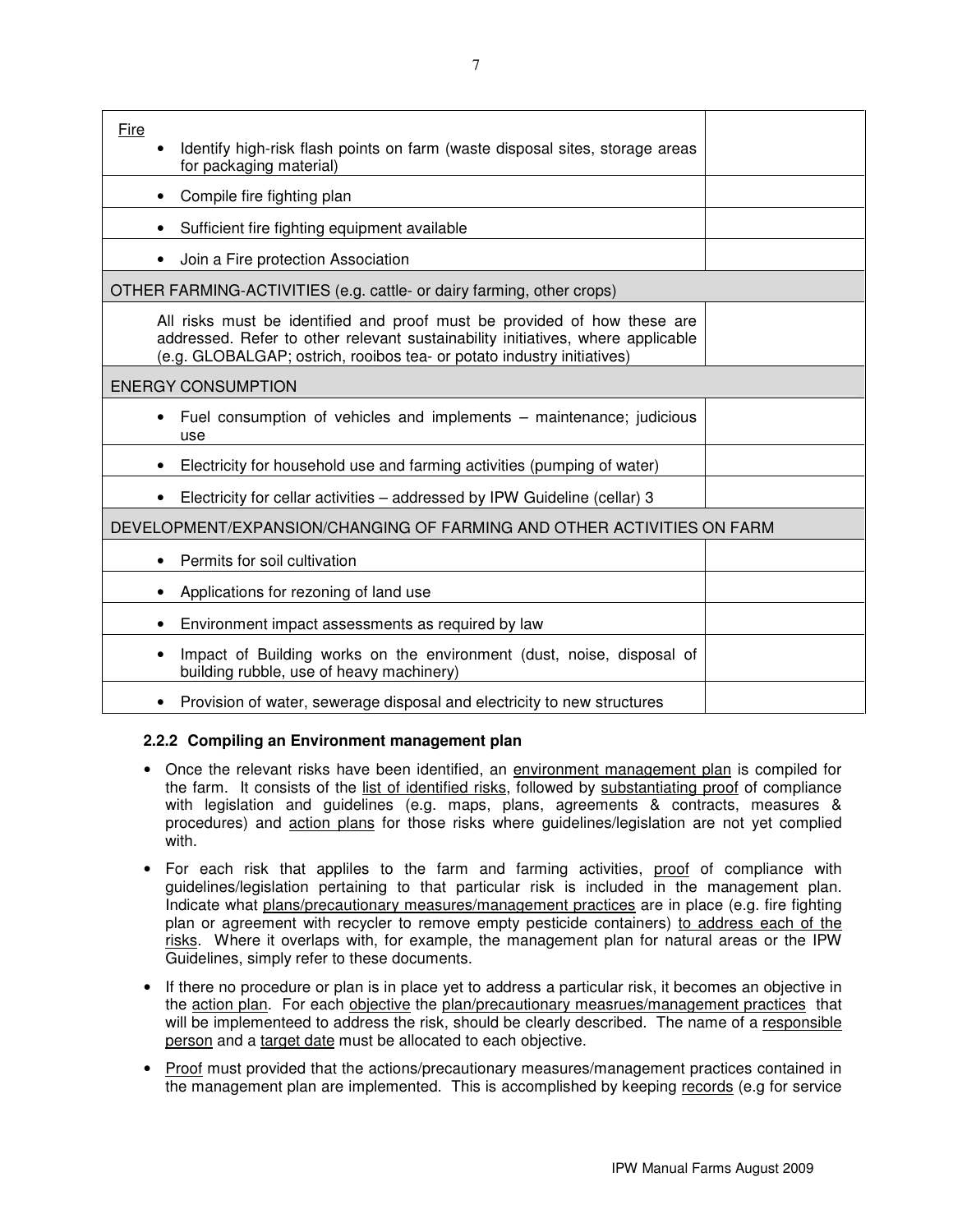and maintenance of vehicles and machinery), as well as the implementation of particular monitoring actions/inspections.

**Example**

#### Step 1: Identify risk

| <b>Description of Risk (Details in IPW Guidelines)</b>                                                                                                                 | <b>Comply/Proced</b><br>ure in place?<br>Mark Yes/No/NA |
|------------------------------------------------------------------------------------------------------------------------------------------------------------------------|---------------------------------------------------------|
| Handling and application of agricultural remedies, including<br>$\bullet$<br>filling points and disposal of empty containers - addressed<br>by IPW Guideline (farm) 14 | No                                                      |
| Compile fire fighting plan                                                                                                                                             | Yes                                                     |

Step 2: Compile Environment management plan with risks in the same order as above.

Under "Handling and application of agricultural remedies" refer to the action plan.

Include a copy of the fire fighting plan under "Fire fighting" in the management plan.

Step 3: Compile action plan with steps to comply with guidelines/legislation, where necessary:

| <b>Risk</b>                | Objective/action                                          | Responsible<br>person | <b>Target date</b> | <b>Completed</b><br>(date, signature) |
|----------------------------|-----------------------------------------------------------|-----------------------|--------------------|---------------------------------------|
| Storage of<br>agricultural | • Rebuild store according to<br>SANS10206 (see checklist) | A. van Bee            | Sept. 2008         |                                       |
| remedies                   | • Compile inventory                                       | A. van Bee            | Oct. 2008          |                                       |

#### **2.2.3 Evaluation of management plan**

Table 1B must be completed to obtain the point for guideline 2 in Appendix 1 (Evaluation form for the Farm). See example for the fictional farm "Skerpdraai" on p. 20.

**Guideline 3 "Soil and Terrain"** These guidelines apply to all vineyards planted since 2000. Recommendations regarding the suitability of the terrain and soil can come from an independent expert, but if you make the decision yourself, write it down together with your motivation (e.g. experience of the climate, performance of other vineyards on similar soil/terrain on your farm). Climatic data for your farm or environment obtained from a weather station or similar source, can serve as a climate study. Profile studies for the planning and recommendation of soil preparation must take into account the water content of the soil, so that soil is not cultivated at the wrong time (e.g. too wet).

- $\triangleright$  If you comply with all the guidelines and have verifying documentation, 5 points are awarded.
- $\triangleright$  If you comply with half of the applicable guidelines or only partially with specific guidelines, or if prescribed analyses were only done for some new plantings, 2 or 3 points are awarded.
- $\triangleright$  If you comply with fewer than half or none of the applicable guidelines and/or no verifying records or documentation are available, 0 points are awarded.

**Guideline 4 "Cultivars"** These guidelines apply to all vineyards planted since 2000. IP aims to produce healthy grapes with minimum input, therefore it is recommended that cultivars be planted in areas where they are best adapted. If cultivar choice was made in consultation with the cellar master, ask that the motivation be written down. If you made the choice yourself, write down the motivation for your choice.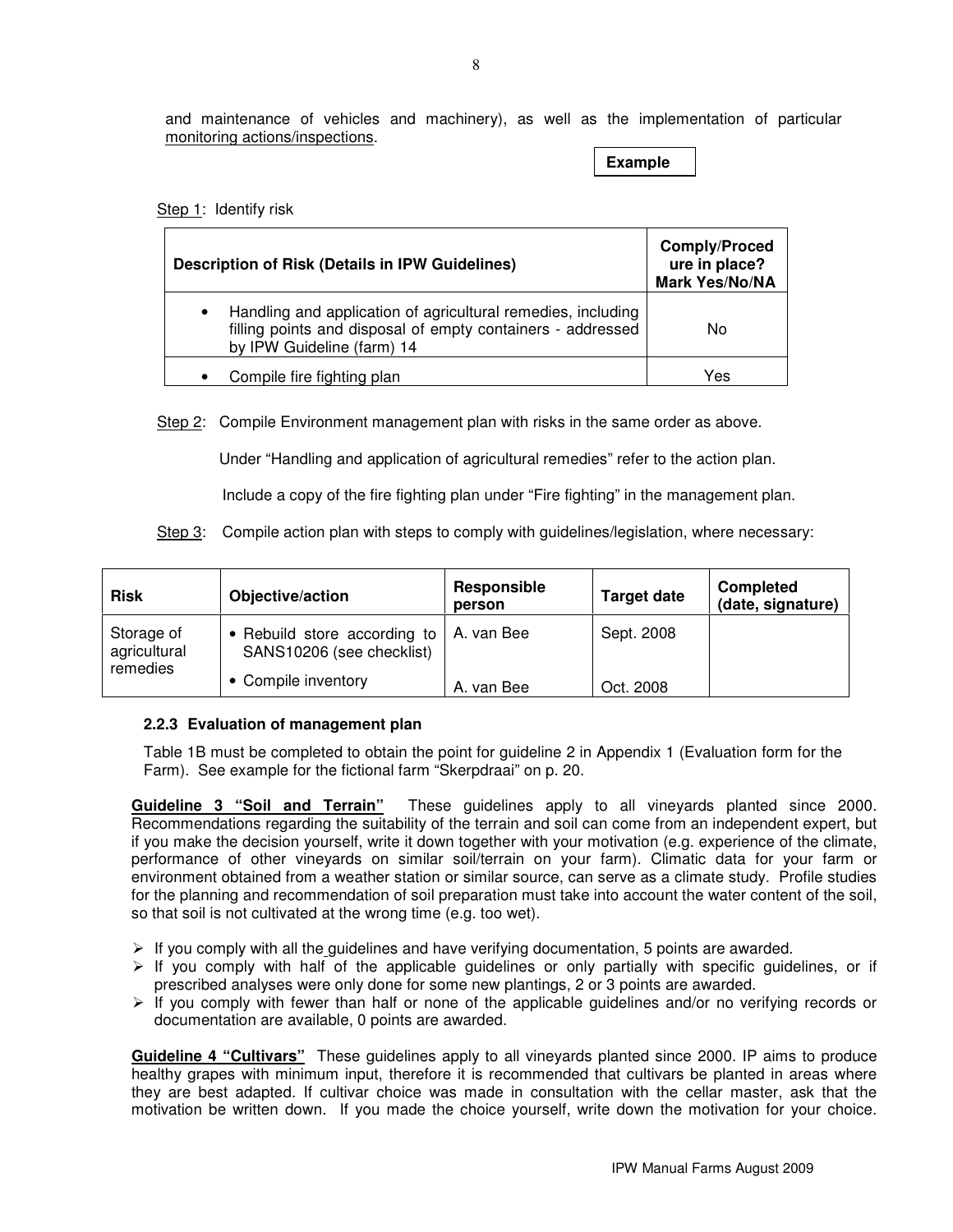Recommendations from an independent consultant must also be available in writing. Only certified planting material should be used.

- $\triangleright$  If certified material was used and the cultivar is well adapted to the environment (and thus requires minimum input), 5 points are awarded.
- $\triangleright$  If certified material was used and it can be shown that although the cultivar is not very well adapted to the environment, healthy grapes are produced without any more inputs than required by a better adapted cultivar, 5 points are awarded.
- $\triangleright$  If certified material was used, but the cultivar is not very well adapted to the environment and requires more inputs (e.g. more irrigation, fertilizer or fungicides), 3 or 2 points are awarded.
- $\triangleright$  If certified material was not used, but the cultivar although not very well adapted to the environment, produces healthy grapes without any more inputs than required by a better adapted cultivar, 2 points are awarded. If certified material was not used, but the cultivar is well adapted to the environment, 2 points are awarded.
- $\triangleright$  If certified material was not used and the cultivar is not very well adapted and requires more inputs (e.g. more irrigation, fertilizer or fungicides), 0 points are awarded.

**Guideline 5 "Rootstocks"** These guidelines apply to all vineyards planted since 2000.

- $\triangleright$  If you can prove that factors like adaptation to soil conditions, vigour, scion cultivar, as well as pest and disease resistance and previous rootstocks (where applicable) were taken into account in the choice of rootstock, by yourself or an independent advisor, and certified material was planted, 5 points are awarded.
- $\triangleright$  If no rootstock was used, but it can be proven that it was the best option for the particular circumstances and that it requires no extra input to produce healthy grapes, 5 points are awarded.
- $\triangleright$  If all relevant factors were not considered in the choice of rootstock, but certified material was planted, 3 or 2 points are awarded. For example, if nematode resistance was not considered and nematicides now need to be applied regularly to control root knot nematodes, more input is required to produce healthy grapes and 2 points are awarded.
- $\triangleright$  If all relevant factors were considered in the choice of rootstock, but certified material was not planted, 2 points are awarded.
- $\triangleright$  If all relevant factors were not considered in the choice of rootstock and certified material was not planted, 0 points are awarded.

**Guideline 6 "Vineyard Layout"** These guidelines apply to all vineyards planted since 2000. Compliance with these guidelines are measured against the aim of IP, namely to produce healthy grapes with minimum input and interference.

- $\triangleright$  If you can prove that all the factors relevant to vineyard layout were taken into account and that you comply with all guidelines applicable to your farm, 5 points are awarded.
- $\triangleright$  If you comply with half of the applicable guidelines, 3 or 2 points are awarded. Fewer points are awarded if non-compliance with a guideline or guidelines results in more input being required, e.g. more fungicides required because favourable conditions for disease were created, should only score 2 points.
- $\triangleright$  If you comply with fewer than half or none of the applicable guidelines, 0 points are awarded.

**Guideline 7 "Cultivation Practices"** These guidelines apply to all vineyards on the farm. Mechanical cultivation must be applied only as described in the guidelines. If applied according to the guidelines and the relevant documentation is available, no penalties are incurred. Slashing ("bossieslaan") of weeds is allowed as an alternative to the use of herbicides. Cover crop cultivation is recommended to limit the use of herbicides. If cover crop cultivation is not practicable (e.g. stony ground), it must be substantiated. Weeds serve as hosts and breeding sites for various vine pests , e.g. weevils, during autumn and winter. If these weeds are not controlled, more input in terms of pest management may be required later during the season. Proof is required to show that the use of a pre-emergence herbicide was necessary to control a particular weed that could not be controlled with post-emergence herbicides, otherwise it is considered as used outside the guidelines.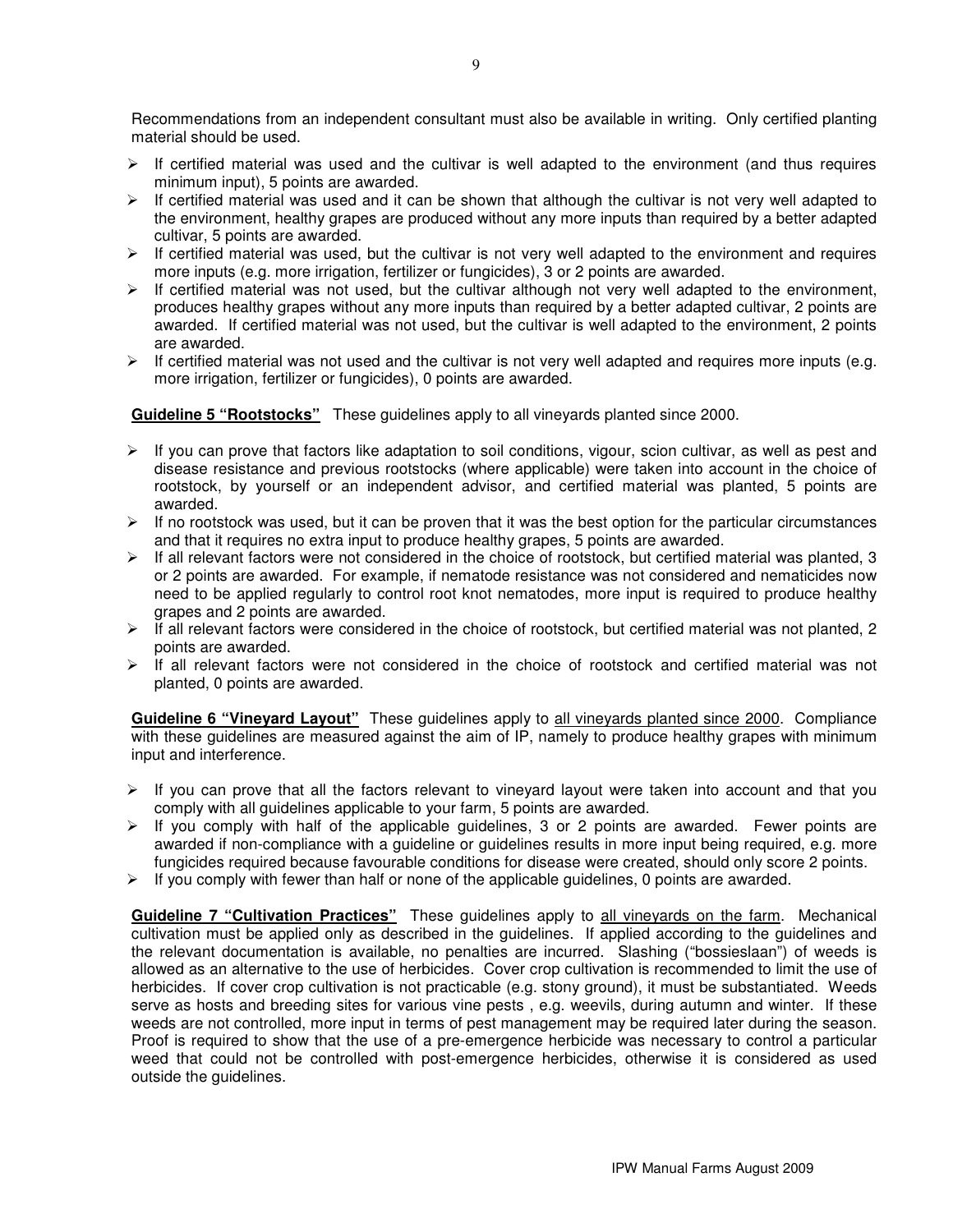#### 7.1 Cover crop cultivation

- $\triangleright$  If you comply with all the guidelines regarding mechanical and cover crop cultivation, 5 points are awarded. If sufficient proof can be supplied as to why cover crop cultivation is not practicable and all guidelines regarding mechanical cultivation are complied with, 5 points can also be awarded.
- $\triangleright$  If cover crop cultivation is not practiced, but a "cover crop" of weeds is controlled by slashing ("bossieslaan"), 3 points are awarded.
- $\triangleright$  If cover crop cultivation is practiced on half or more of a farm and all guidelines regarding mechanical cultivation are complied with, 3 points are awarded. Less than half of the farm under cover crop cultivation scores 2 points.
- $\triangleright$  If cover crop cultivation is not practiced and clean cultivation by means of chemical or mechanical weed control is practiced without substantiated motivation, 0 points are awarded.

#### 7.2 Herbicide programme

This guideline should be scored in conjunction with Appendix 2A and 3A. Herbicides can cause direct damage to man and the environment, therefore the use thereof should be limited and recorded. To complete Appendix 2A, the **record** of herbicide applications **must** contain the following information: trade name or active ingredient/-s of the product; which formulation was used, date applied; which blocks were treated, applied on ridges only or full cover application; dosage [amount of herbicide formulation (L) applied per hectare]. An example of a record keeping form for herbicide applications is given on p. 31 of this manual.

## **Completion of Appendix 2A: Evaluation of Spraying Record: Herbicides (for submitting to your cellar)**

Appendix 2A is completed for one purpose only and that is to establish what score should be given on Appendix 1 point 7.2. **Remember that App. 2A is a summary of the spray records for the whole farm, therefore you have to indicate the percentage of the area under vines that was treated. To fill in this table, proceed as follows:** 

**In Appendix 3E you will find the trade names and active ingredients of all the herbicides which are registered for use on wine grapes.** If the trade name of the chemical does not feature in the table or on the website, the product may not have been coded yet. If it has been coded, the IP coding should be available from the supplier. A list of abbreviations of the formulations of chemicals is given on p. 22 of this guide. **The name and formulation of the product are recorded in the first column of Appendix 2A.**

All products have an **IP Coding** of 1, 2, 4 or 8 and are divided into 4 categories on the basis of their environmental risk: Low Risk (IPK = 1), Medium Risk (IPK = 2), Medium to High Risk (IPK = 4) and High Risk (IPK  $= 8$ ).

**Look up the IP Coding (IPC) of the herbicide that you used in Appendix 3A and jot it down in column two [A].** If the chemical is not found here it may not be used unless the company can prove that the chemical has been registered and coded in the meantime. **Important to note** that all formulations of a particular active ingredient have been separately coded. Therefore ensure that you use the correct information.

**In the third column [B] the amount of active ingredient (kg) applied per hectare is filled in.** The amount of active ingredient in the herbicide formulation is given in Appendix 3A. Use it together with the amount of formulation applied per hectare to determine how muck active ingredient (in kg) was applied per hectare.

The following three columns under point **[C]** indicate how the product was applied: only on the ridge ("bankie") and/or in the work row. Note that pre- and post-emergence herbicides are scored differently. Under **[D**] the percentage of the vineyards on the farm treated with the herbicide is given as a decimal point (i.e. 10% = 0.1), irrespective of whether the herbicide was applied on the ridge only or as a full cover spray.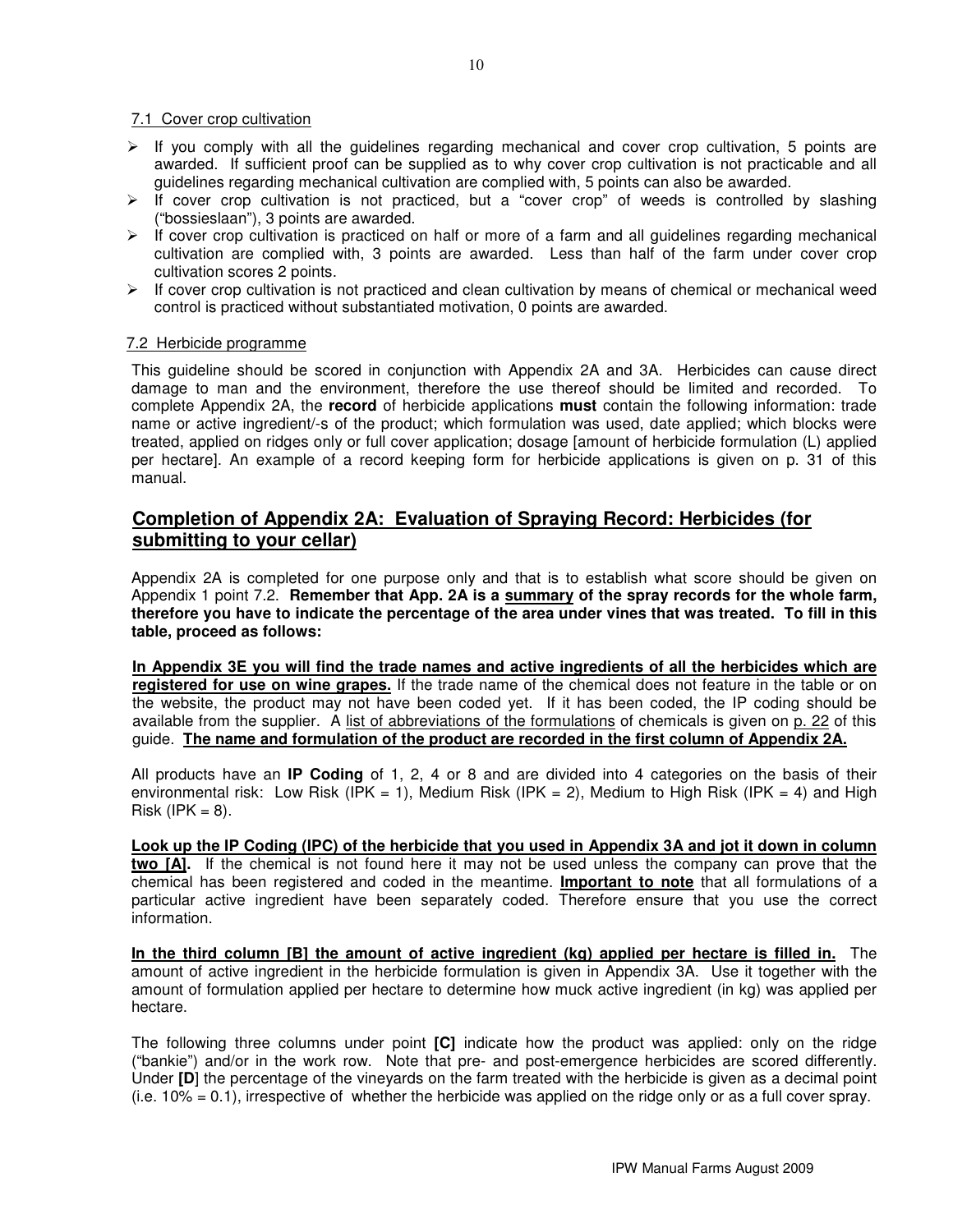If the product was applied according to the guidelines, the points in column **[E]** are multiplied by 1. If the stipulations in the guidelines were not followed, the points in column **[E]** are multiplied by 10. Pay particular attention to the guidelines regarding the use of pre-emergence herbicides. If an accredited consultant did not recommend the use of a pre-emergence herbicide, the producer must be able to **motivate** why a preemergence herbicide was required, in other words the particular **problem weed/s or anti-resistance strategy** must be **identified** and be available on record.

**The Point per application is then A x B x C x D x E.** These points are now added in the right-hand column to obtain the final score. **Cut-off points** to score your herbicide programme as "Good", "Average" or "Poor" under 7.2 in Appendix 1, **are given below Appendix 1 on p. 18**.

**Some HERBICIDE examples** were calculated for the farm "Skerpdraai" – see Appendix 2A on p.23. Let's say that Simazine 500 SC (a pre-emergence herbicide) was applied as a full cover treatment at the start of the season at 6 L/ha on 10% of the vineyard area where certain problem-weeds occur. The active ingredient (Appendix 3E) is simazine and the IPC is 1 (App. 3A) – write in columns 1 and 2. The formulation contains 500 g active/L (App. 3A). At a dose of  $6L/ha$  it means that 3 kg active was applied per hectare – write into column 3. A full cover treatment means it was also applied in the work row, therefore 4 points are filled in column 5. Because only 10% of vineyard area was treated, 0.1 is filled in column7. If the application was within the guidelines as mentioned above, x1 is filled in column 8. The total point/score is A x B x C x D x E. If the same product was applied outside the guidelines, column 8 is multiplied by 10. The points in italics in the example indicate how this alters the score.

Sting 180 SL, applied full cover at a dose rate of 3 L/ha, has Glyphosate iso-propyl ammonium (App. 3E) as active ingredient. The IPC is 2 (App. 3A) and the amount of active applied/ha is 0.54 kg. The values for C, D and E are 1 and the total score for the application is  $A \times B \times C \times D \times E$ .

Preeglone 120/80 SL has two active ingredients, namely paraquat and diquat (App. 3E). The IPC is 4 and at a dose rate of 5L/ha the total amount of active applied/ha is 1kg. It is a post-emergence herbicide (x1) applied in all vineyards (100% = 1.0), within the guidelines  $(x1)$ . The total score for the application is A x B x  $C \times D \times E$ .

**Guideline 8 "Nutrition"** These guidelines apply to all established vineyards on the farm. Each application of nutrients, including organic nutrition, must be motivated on the basis of soil analyses, soil characteristics and vine vigour. Foliar feeds should only be applied when recommended by an expert. . The following publications could aid in determining the actual nutritional requirements of your vineyards and to ensure that no unnecessary nutrients are applied:

Guidelines for the interpretation of soil analysis reports for vineyards by L.H. van Schoor, W.J. Conradie & P.J. Raath in Wynboer, November 2000. Available on www.wynboer.co.za

Vineyard Fertilization compiled by W.J. Conradie in the Proceedings of the workshop on vineyard fertilization, held at Nietvoorbij on 30 September 1994. Available from ARC Infruitec-Nietvoorbij, Stellenbosch.

Partitioning of Mineral Nutrients and Timing of Fertilizer Applications for Optimum Efficiency by W.J. Conradie in Proceedings of the Soil Environment and Vine Mineral Nutrition Symposium held in San Diego, California on 29-30 June 2004. Eds L.P. Christensen & D.R. Smart, published by the American Society for Enology & Viticulture.

- $\triangleright$  If all applications are on record and were based on soil analyses, soil characteristics and vine vigour, if all relevant documentation is available and all guidelines applicable to the farm are complied with, 5 points are awarded. If you work according to your own recommendations, record the reasons for your decisions.
- $\triangleright$  If you comply with half or more of the applicable guidelines and/or records are incomplete, 2 or 3 points are awarded.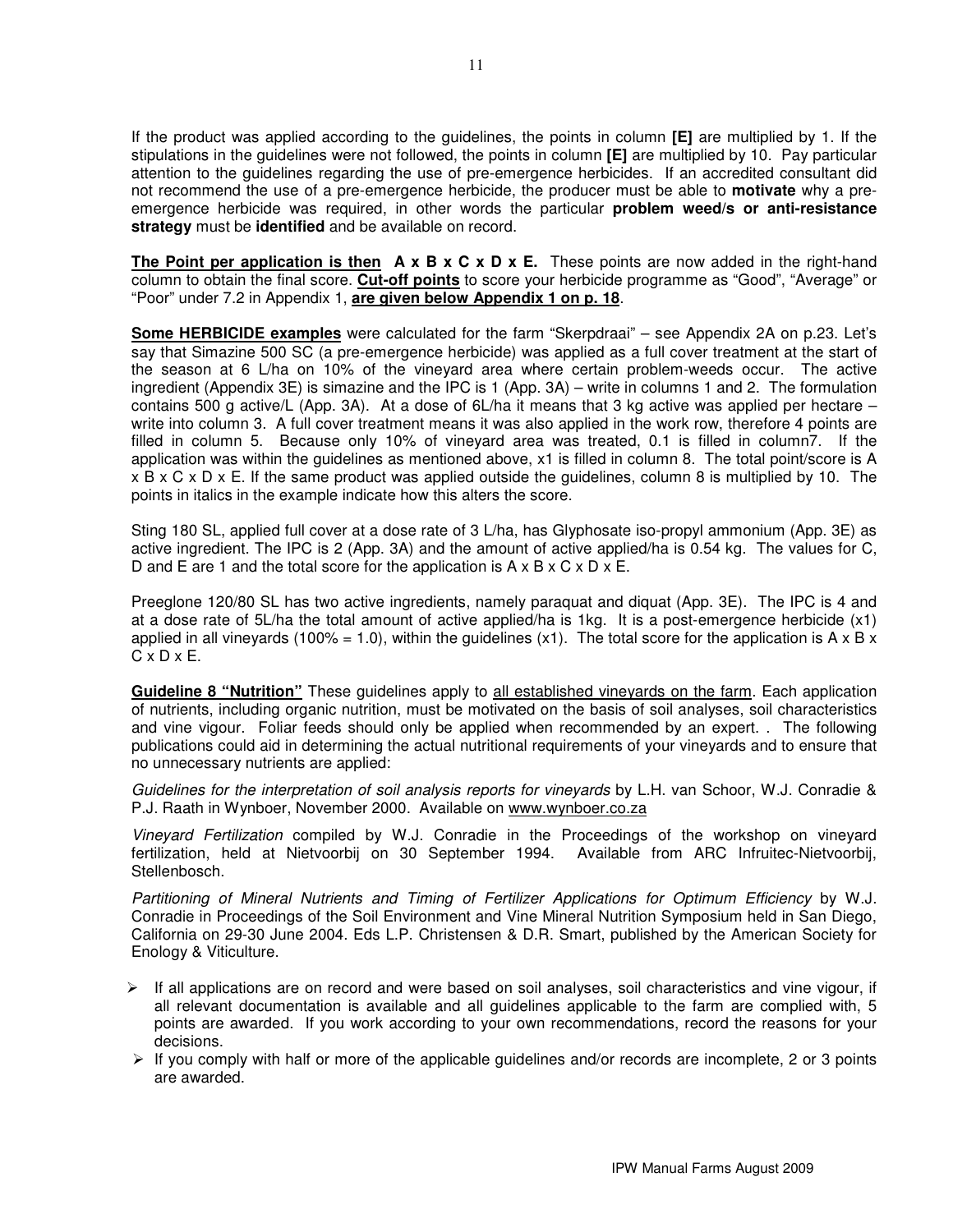$\triangleright$  If no records of applications are available or if applications were made routinely without taking vine vigour or requirements into account, 0 points are awarded.

**Guidelines 9 "Irrigation"** In principle, only the amount of water actually needed by individual vineyards should be applied where and when required.

- $\triangleright$  If documented proof can be given that irrigation is scheduled according to measurements (evaporation pans, tensiometers or neutron moisture meters) and that adaptations are made based on sound judgment, that the irrigation system ensures effective water distribution and that it is well maintained so that unnecessary water loss is limited, 5 points are awarded.
- $\triangleright$  If no irrigation is applied (dry land vineyards), 5 points are awarded.
- $\triangleright$  If flood irrigation is applied, but is scheduled according to measurements (= need) and measures are taken to prevent unnecessary water loss and wastage, 3 points are awarded.
- $\triangleright$  If irrigation is applied without measurements, but according to experience and sound judgment when the vines require water, and the system is well maintained and ensures effective water distribution, 2 points are awarded.
- $\triangleright$  If no measurements are used and irrigation is applied at set intervals when water is available, without using sound judgment to make adaptations according to the vineyards' requirements, 0 points are awarded.

**Guideline 10 "Pruning and Trellising"** Incorrect pruning and vine development can result in excessively dense canopies that require more inputs in terms of canopy management, as well as disease and pest management.

#### Bush vines:

- If the choice of no trellising can be motivated, bearers are well spread and spaced around the crown so that sunlight can be utilized efficiently, the crown is the correct height above ground level, and winter pruning was done correctly (length of bearers, number of bearer eyes in relation to vigour of individual vines) and neatly (evenness of pruning), 5 points are awarded.
- $\triangleright$  If more than half of the actions were done correctly or if the pruning practices of more than half of the vineyards were applied correctly, 3 or 2 points are awarded.
- $\triangleright$  If less than half of the actions were done correctly or if the pruning practices of less than half of the vineyards were applied correctly, 0 points are awarded.

#### Trellised vines:

- If the choice of trellising system can be motivated (adaptation of system to the resource, cultivar, spacing, pruning practices and irrigation system), the cordon wire is utilized fully, development of the vine framework is balanced, bearers are spaced as evenly as possible, and winter pruning was done correctly (length of bearers, number of bearer eyes in relation to vigour of individual vines) and neatly (removal of weak/dead bearers, evenness of pruning), 5 points are awarded.
- $\triangleright$  If more than half of the actions were done correctly or if the pruning practices of more than half of the vineyards were applied correctly, 3 or 2 points are awarded.
- $\triangleright$  If less than half of the actions were done correctly or if the pruning practices of less than half of the vineyards were applied correctly, 0 points are awarded.

Note: If you have bush as well as trellised vines on the farm, evaluate the two categories separately as indicated above and the fill in the average in Appendix 1.

**Guideline 11 "Crop and Canopy Management"** Crop management ought not to be necessary if the correct number of bearer eyes were awarded during pruning. Canopy management aims to provide maximum effective leaf surface for sunlight utilization, effective aeration, effective disease and pest management, as well as unhindered cultivation in work rows. Canopy management must be done at the right time, otherwise it is not effective.

 $\triangleright$  If the cultivar, vine vigour, trellising system, etc. does not require canopy management and no excessively dense canopies are present, 5 points are awarded.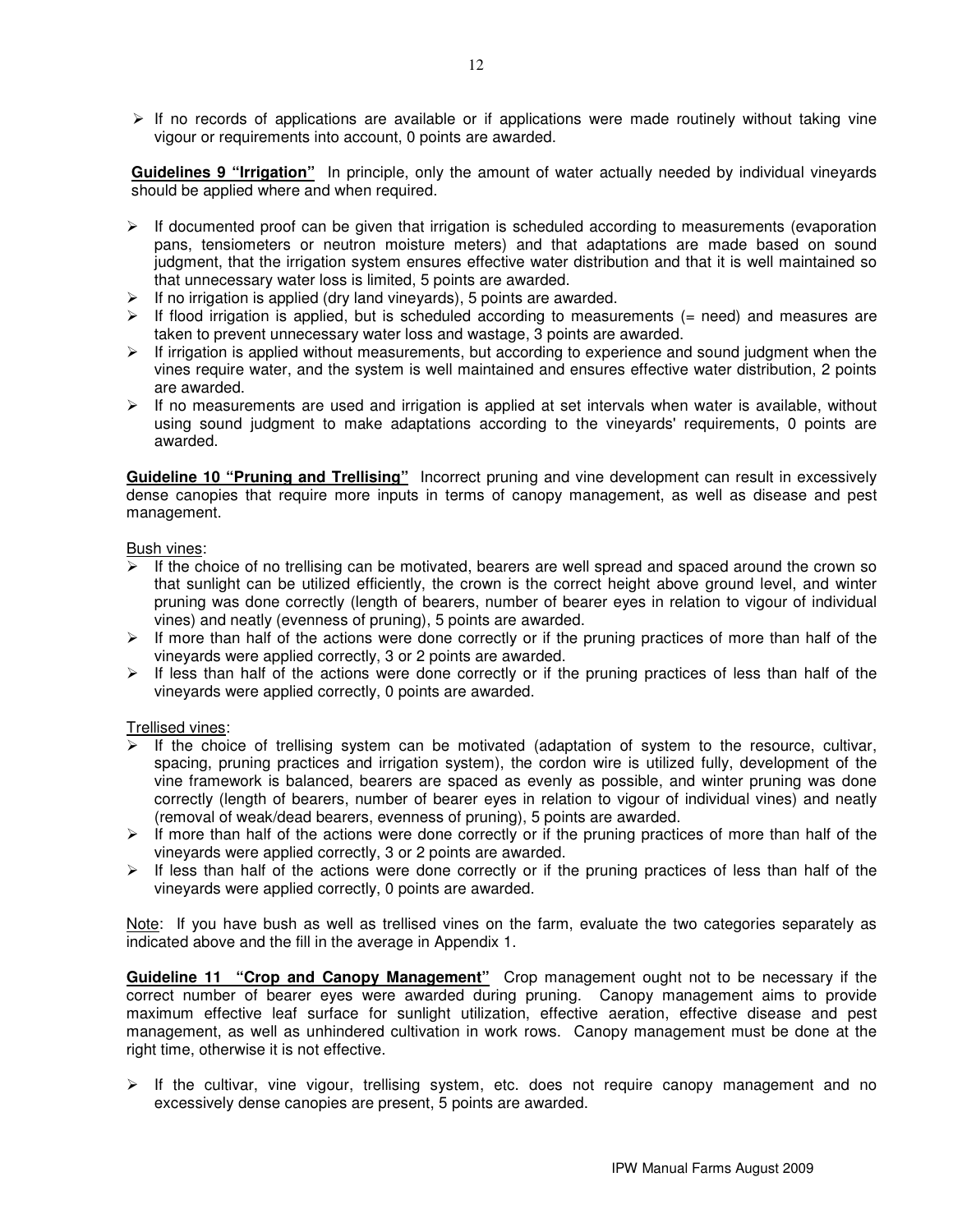- $\triangleright$  If canopy management (suckering, tipping/topping, shoot positioning, removal of leaves/shoots) was done correctly and at the right time so that excessively dense canopies did not occur, 5 points are awarded.
- $\triangleright$  If canopy management (suckering, tipping/topping, shoot positioning, removal of leaves/shoots) was done mostly correctly and mostly at the right time, but signs of excessively dense canopies occur here and there where it was not done correctly or timeously, 3 or 2 points are awarded.
- $\triangleright$  If canopy management was not done where required, or it was done incorrectly or at the wrong time so that it was not effective, resulting in excessively dense canopies with increased disease pressure (and fungicide applications) or problems with ripening of grapes, 0 points are awarded.

**Guideline 12 "Growth Regulators"** Cultivars and clones that are ideally adapted to the environment should not require the use of growth regulators and stimulants. Use strictly according to conditions of registration, if absolutely necessary.

- $\triangleright$  If no growth stimulants were applied, 5 points are awarded.
- $\triangleright$  If permissible growth regulators were applied according to the guidelines or if no growth regulators were applied, 3 points are awarded.
- $\triangleright$  If non-permissible growth regulators were applied or if growth regulators were applied where not really required or outside the conditions of registration, 0 points are awarded.

**Guideline 13 "Integrated Pest Management"**. Because chemicals applied for disease and pest control can be harmful to man and the environment, a programme of integrated pest management (IPM) should be followed. Read the guidelines for each pest and disease that occurs on your farm. **Note that there are two headings for each pest and disease, namely monitoring and control. This describes how monitoring should be done before the decision is taken to apply control and how control should be applied to remain within the guidelines.**

13.1 Monitoring: is evaluated based on the degree to which monitoring done on the farm is substantiated by records.

- $\triangleright$  If pests that occur regularly on the farm were monitored according to the guidelines and these records are available, 5 points are awarded.
- $\triangleright$  If no pests occurred and no pesticides were applied, 5 points are awarded as well.
- $\triangleright$  If prescribed monitoring was done only for some of the pests for which control was applied, 3 of 2 points are awarded.
- $\triangleright$  If no monitoring was done, but pesticides were applied for one or more pests, 0 points are awarded.

13.2 Practices: This refers to practices such as sticky barriers, toxic bait sprays or stem treatments to replace full cover sprays in order to reduce the negative impact on the environment. Control of weeds that are known to be hosts of pests can also be considered an IPM practice.

- $\triangleright$  If all available alternatives to full cover sprays were used as far as possible for the pests that occurred on the farm, 5 points are awarded.
- $\triangleright$  If alternatives were used for half or more of the pests that occurred, 3 points are awarded.
- $\triangleright$  If alternatives were used for less than half of the pests that occurred, 2 points are awarded.
- $\triangleright$  If no alternatives were used for any of the pests that occurred, 0 points are awarded.

13.3 Spray programme: This is the most important score of all. Since it is multiplied by 10, a limited spray programme can realise 50 bonus points, providing that the relevant spray records are available. **The point awarded here, is directly derived from the final score calculated in the EVALUATION OF SPRAY RECORD (Appendix 2B & 2C). This is the third form that must be filed at the cellar where you deliver grapes before May each year, together with Appendix 1.**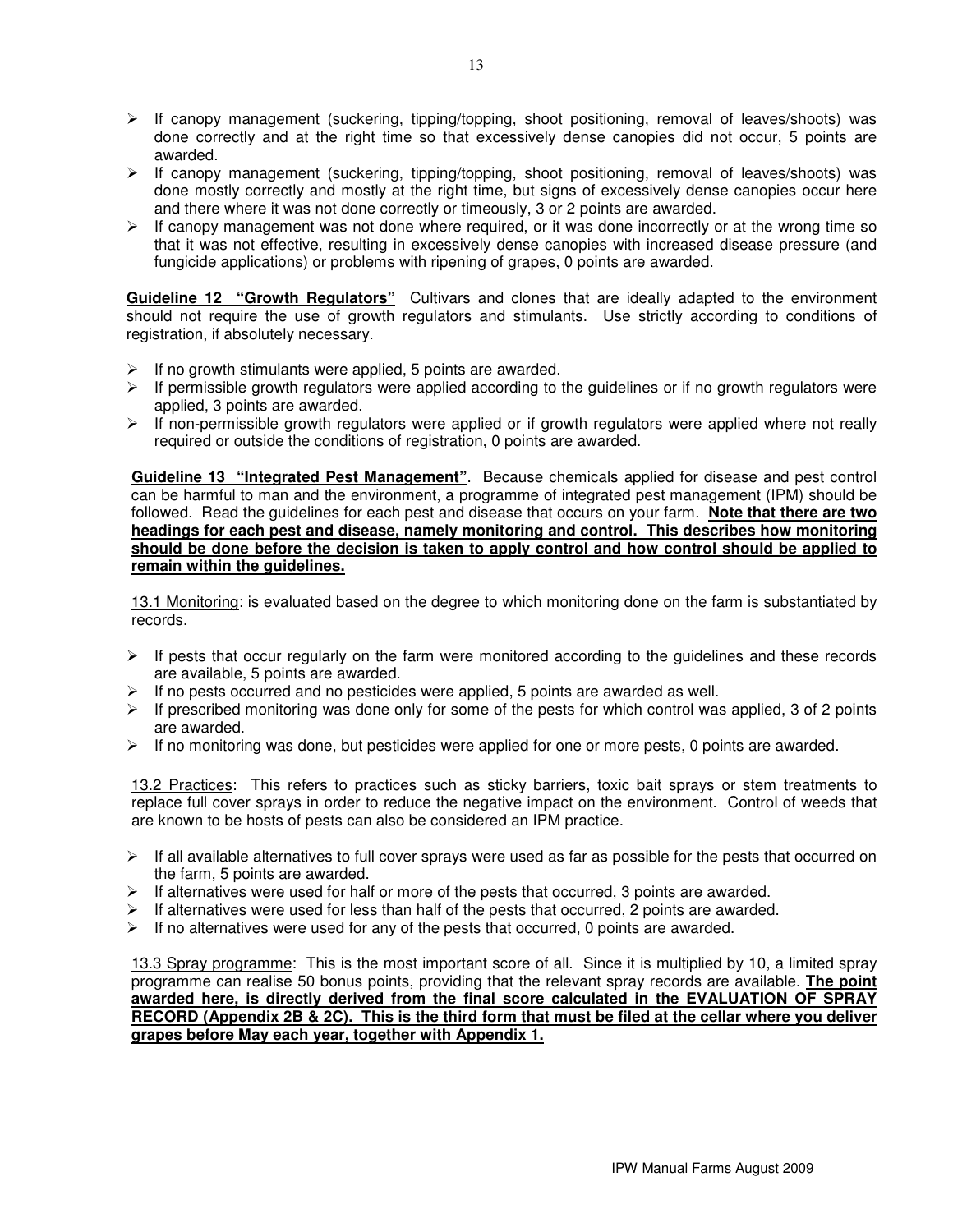## **Completion of Appendix 2B: Evaluation of Spray Record: Pesticides and Nematicides, and Appendix 2C: Evaluation of Spray Record: Fungicides (For submission to Cellar):**

**Remember that App. 2B & C are a summary of the spray records for the whole farm, therefore you have to indicate the percentage of the area under vines that was treated.** To complete App. 2B & C, spray records **must** contain the following information: trade name or active ingredient/-s of the product; which formulation was used, which blocks were treated, date and time of growing season applied; dosage (amount of product per 100 L water), spray volume per ha (amount of tank mixture/ha). An example of a record keeping form for all pesticide applications is given on p. 32 of this manual.

**These Appendixes need to be completed to determine the score to be filled in under 13.1 in Appendix 1**. The Evaluation of Spray Records is a penalty points system with cut-off points given below Appendix 1 and which must be completed as follows:

**Appendix 2B & C have seven columns:** a column for the **Product applied**; the **IP coding of the product [A]**, the **Coding of the application method [B]**, the **Stage of the Season[C]**, the **% Vineyard area treated [D]**, the **Outside Guidelines [E]** penalty and the **Point per application[AxBxCxDxE]**. Your complete spray programme can now be evaluated as follows. **Note that all products applied for control of Pests, Nematodes and Diseases, including ant management on the ground, must be filled in on the evaluation form.**

**NOTE:** All products have an **IP Coding value (Appendix 3B, 3C & 3D)** of 1, 2, 4 of 8 and are placed in one of four categories according to their inherent environmental risk: Low Risk (IPC = 1), Medium Risk (IPC  $= 2$ ), Medium to High Risk (IPC  $= 4$ ) and High Risk (IPC  $= 8$ ).

**IMPORTANT! Each formulation of an active ingredient is coded separately, therefore the formulation used must be indicated on the spray record, e.g. WP (= wettable powder) or SC (= suspension concentrate), etc.** The IP coding values for each formulation are given in Appendix 3.

**IMPORTANT!** Coding of application method: A Coding value has been assigned to the various application methods in **Appendix 3F**, based on the risk for contamination of the environment [degree to which non-target organisms and beneficials in vineyards are exposed to the product, and the risk for spray drift, including exposure of people beyond the vineyards to these products].

**Note** that post-harvest applications of insecticides and nematicides are more heavily penalised (X4) than post-harvest applications of fungicides (X2), since insecticides and nematicides are more harmful to natural enemies, which are reaching their peaks at that stage of the season.

**Appendix 2B:** Example on p. 24 in this manual. On this fictitious farm, Skerpdraai, we applied **Dursban 750 WG** (active chlorpyrifos from App. 3E and with an IPC of 4 according to App. 3B) **with hand lances before budding (coding 2 for application method according to App. 3F) on 10% of the vineyards** . The product was applied according to the IP guidelines. **Look at the example again.** Acarol EC (active bromopropylate according to App. 3E with IPC of 2) was applied 28 days after budding (application method coding of 4 according to App. 3F) and Temik GR (active aldicarb according to App. 3E, with IPC of 4 according to App. 3D and application method coding of 3 according to App. 3F) was applied to 20 and 30%of the farm, respectively. Dedevap (active dichlorvos, with IPC 8 and application method coding of 4 according to App. 3F) was applied after harvest on 15%of the vineyards.

**Appendix 2C:** Example on p.25 in this manual. Say **Dithane M-45 (800 WP)**was applied. The active ingredient of Dithane M-45 is mancozeb (App. 3E). Fill in the name and formulation of the product in the first column of Appendix 2C. The **IPC** of mancozeb 800 WP is 1 (App. 3C) and this is filled in the second column. Fill in the **coding for the application method (App. 3F)** in the third column. In the next column the **Stage of the season [C]** that the application was made, is filled in. In the next column you simply fill in the **% of your vineyards treated**, and then determine whether you acted **Outside the guidelines [E]** or not – refer to the guidelines.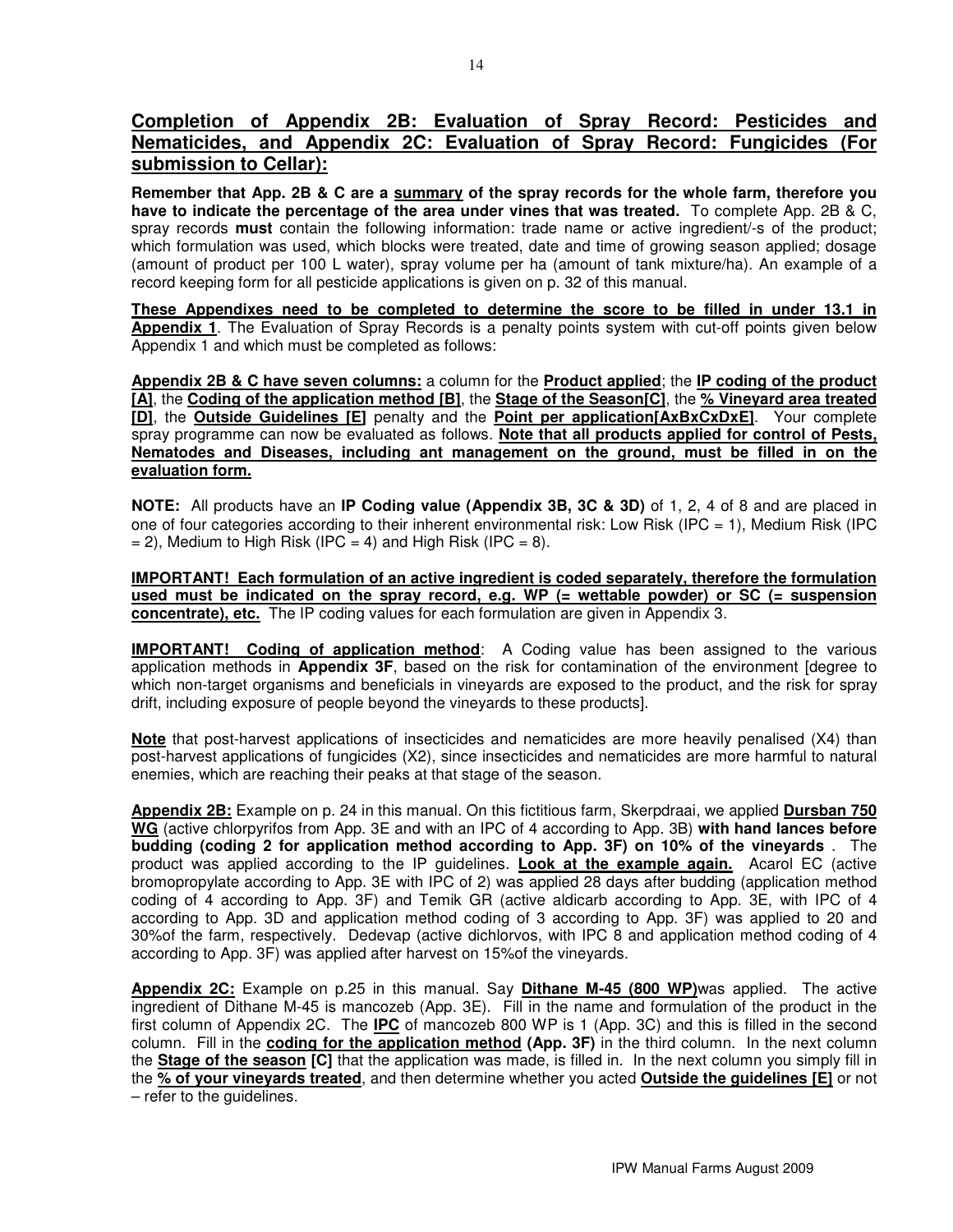**The Point per application is then:** A x B x C x D x E . Add the points for all applications and then add the total from Appendix 2B (See example for Skerpdraai). Cut-off points to score your pesticide and fungicide programme as "Good", "Average" or "Poor" under 13.3 in Appendix 1, will be supplied annually and will be available from your cellar. **The current cut-off points are given below Appendix 1 on p.18.** 

**An additional application of Mancozeb** during the period "Harvest to Leaf Drop" can be added and the score calculated by filling in 2 under "Stage of the Season" and multiplying **A x B x C x D x E**.

**Three more products**, namely Cupravit 850 WP (Copper oxychloride with an IPC of 2 according to App. 3C), Quadris 500 WG (Azoxystrobin with an IPC of 1) and Wettable sulphur 800 WP with an IPC of 1 were applied in our fictitious programme (Coding value for application method is 1 according to App. 3F). Note how these scores were calculated in the Skerpdraai example.

#### **TOTAL FOR SPRAY PROGRAMME**

The totals for Appendix 2B and C are added to obtain the total for the spray programme. According to the cut-off points this programme is classified as "Good", therefore a bonus point of 5 can be filled in under 13.3 in Appendix 1. Appendix 1 can now be completed as in the example by multiplying the 5 under 13.3 by 10 and filling in 50 in the right-hand column.

**Guideline 14 "Handling of Chemicals"** These stipulations are determined by legislation and are not negotiable. A checklist (Table 2) which summarises the specifications for pesticide stores, handling and application of pesticides and the disposal of empty containers according to SANS 10206, appears on p. 26 in this manual. **Use the checklist (Table 2) to evaluate your farm as indicated below**:

14.1 Store for pesticides: Since regulations in this regard are determined by legislation, only 0 or 5 points are awarded.

- $\triangleright$  If all regulations for the store are complied with, 5 points are awarded.
- $\triangleright$  If any of the regulations are not complied with, 0 points are awarded.

#### 14.2 Filling points:

- $\triangleright$  If all regulations for filling points are complied with, 5 points are awarded.
- $\triangleright$  If at least one filling point on the farm complies with all regulations, but not the others, 2 points are awarded.
- $\triangleright$  If none of the filling points fully comply with regulations, 0 points are awarded.

#### 14.3 Medical examinations & records

- $\triangleright$  If the prescribed medical examinations have been done and are done annually, and prescribed records are kept, 5 points are awarded.
- $\triangleright$  If the prescribed medical examinations are done annually, but prescribed records are not kept, 2 points are awarded.
- $\triangleright$  If none of these regulations are complied with, 0 points are awarded.

#### 14.4 Training of spray operators

- $\triangleright$  If training in safe handling and basic first aid has been done and certificates are available as proof, 5 points are awarded.
- $\triangleright$  If training in safe handling has been done and certificates are available as proof, but first aid training is lacking, 3 points are awarded.
- $\triangleright$  If no formal training was received and/or no certificates are available as proof, 0 points are awarded.

14.5 Protective equipment & ablution facilities: the safety of workers may under no circumstances be compromised due to operational requirements.

- $\triangleright$  If protective equipment & ablution facilities comply with all regulations, 5 points are awarded.
- $\triangleright$  If protective equipment complies with all regulations, but the ablution facilities do not, 3 points are awarded.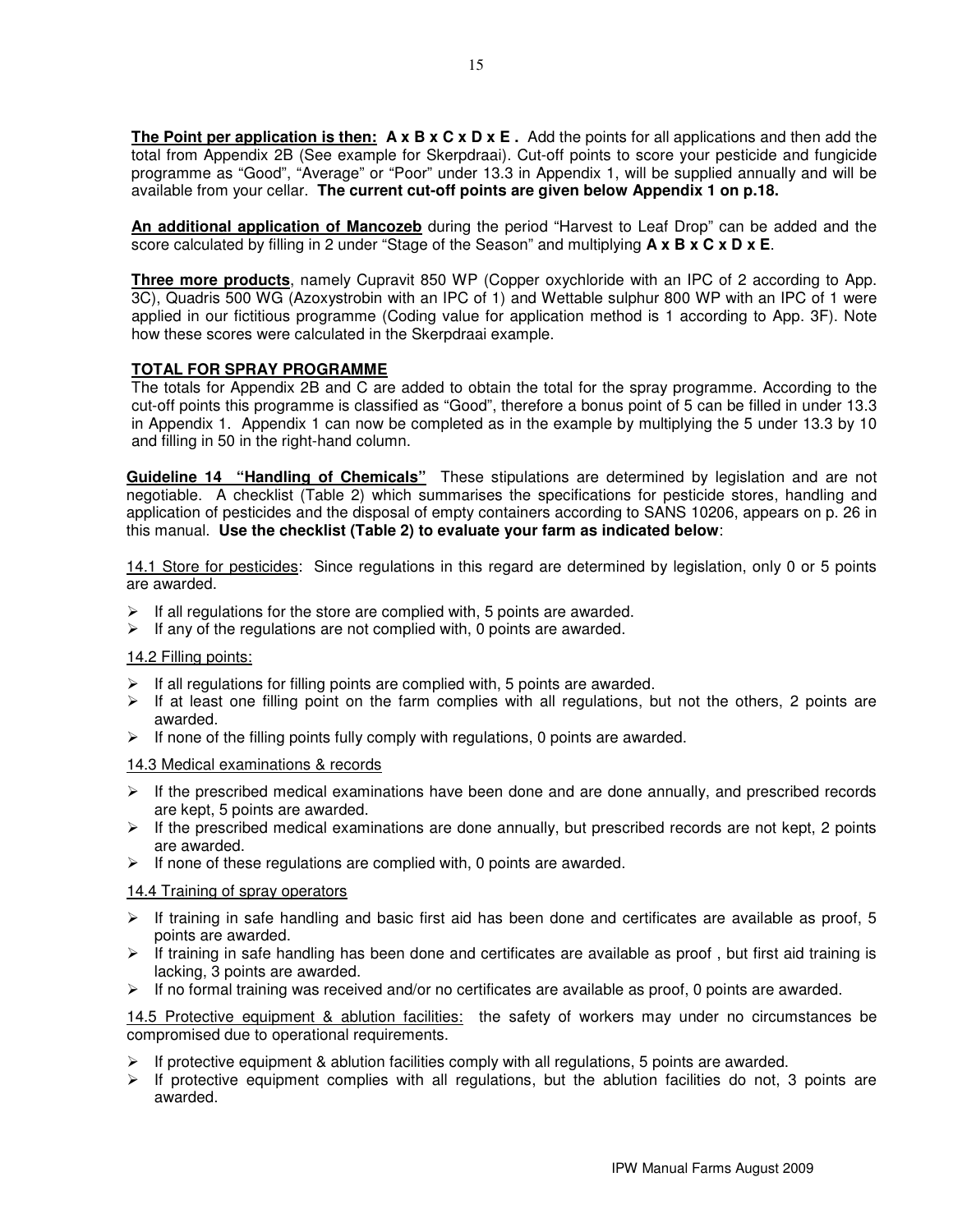$\triangleright$  If protective equipment & ablution facilities comply with less than half of the regulations, 0 points are awarded.

#### 14.6 Disposal of empty containers and obsolete pesticides

- $\triangleright$  If disposal is done according to regulations, 5 points are awarded.
- $\triangleright$  If disposal is not done in compliance with regulations and/or containers are burnt on the farm, 0 points are awarded.

**Guideline 15 "Record keeping"** The credibility of the IPW-Scheme and the evaluation system is largely dependant on record keeping. All points awarded must, where necessary, be backed up by the relevant documentation. Records must be available for inspection and verification.

- $\triangleright$  If all prescribed records are up to date and available, 5 points are awarded.
- $\triangleright$  If half or more of the prescribed records are up to date and available, 2 or 3 points are awarded.
- $\triangleright$  If less than half of the prescribed records are up to date and available, 0 points are awarded.

## **The points for Skerpdraai in Appendix 1 that were transferred to the right-hand column add up to a total of 145, which is more than the qualifying score of 120. The farm therefore qualifies for IPW.**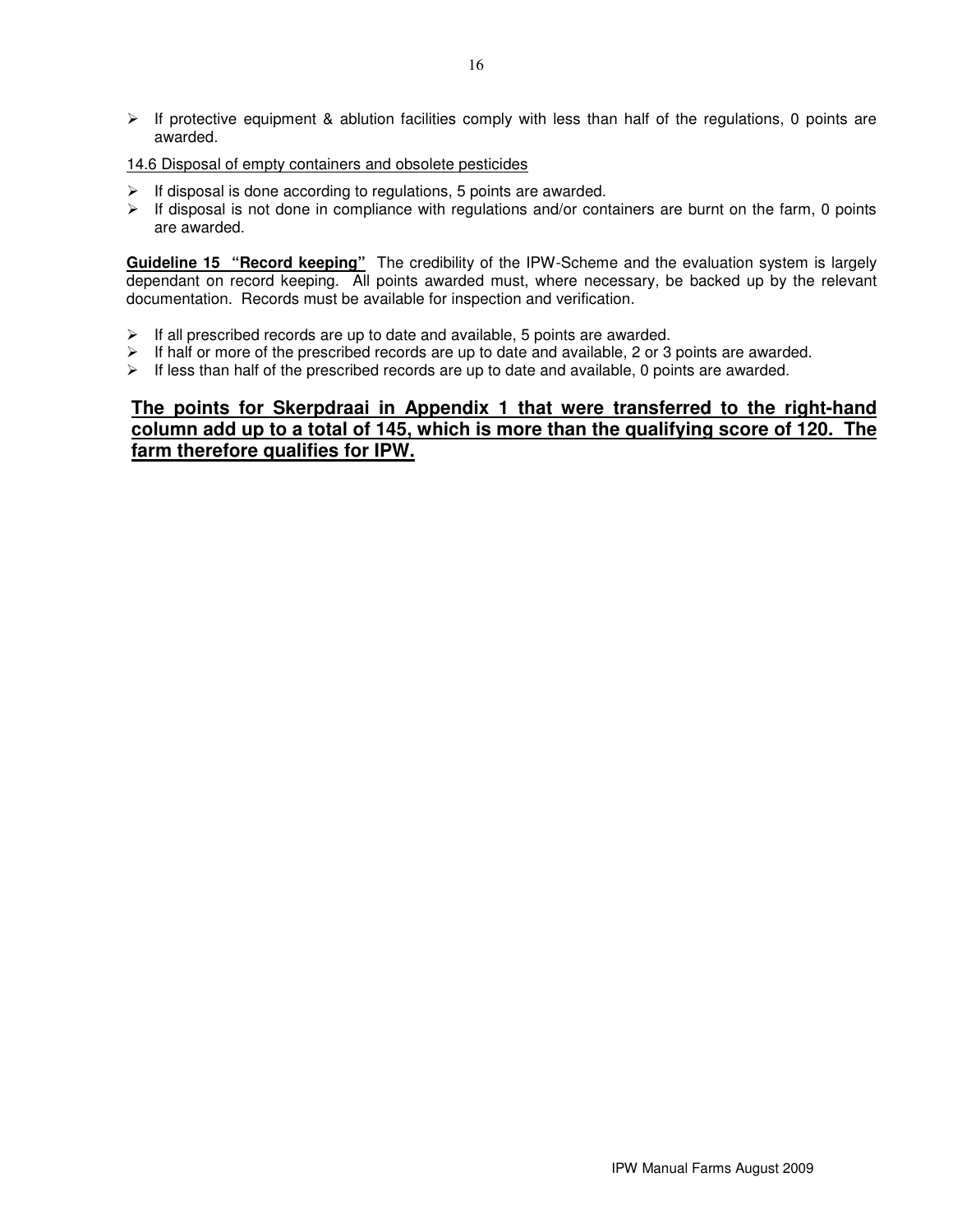| <b>IPW EVALUATION FORM: FARM</b>                                                         | <b>Example: Skerpdraai</b> |                    |           | <b>APPENDIX 1</b> |  |
|------------------------------------------------------------------------------------------|----------------------------|--------------------|-----------|-------------------|--|
| Evaluation per item according to guidelines                                              | Good<br>5                  | Average<br>$3 - 2$ | Poor<br>0 | <b>Total</b>      |  |
| IPW training<br>1                                                                        | 5                          |                    |           | 5                 |  |
| 2 Farm and vineyard environment<br>Use Table 1 A & B to calculate the score<br>out of 20 |                            |                    |           | 13                |  |
| Soil and terrain<br>3                                                                    |                            | $\overline{c}$     |           | 2                 |  |
| Cultivars<br>4                                                                           | 5                          |                    |           | 5                 |  |
| Rootstocks<br>5                                                                          | 5                          |                    |           | 5                 |  |
| Vineyard layout<br>6                                                                     |                            | 3                  |           | 3                 |  |
| <b>Cultivation practices</b><br>$\overline{7}$                                           |                            |                    |           |                   |  |
| 7.1 Cover crop cultivation                                                               |                            |                    | 0         | 0                 |  |
| [X2]<br>7.2 Herbicide programme (App. 2A)                                                | 5                          |                    |           | 10                |  |
| Nutrition<br>[X2]<br>8                                                                   |                            | 3                  |           | 6                 |  |
| Irrigation<br>9                                                                          |                            | 3                  |           | 3                 |  |
| Pruning, training and trellising<br>10 <sub>1</sub>                                      | 5                          |                    |           | 5                 |  |
| Crop and canopy management<br>11                                                         |                            | 3                  |           | 3                 |  |
| 12 Growth regulators                                                                     | 5                          |                    |           | 5                 |  |
| Integrated Pest Management [IPM]<br>13                                                   |                            |                    |           |                   |  |
| 13.1 Monitoring<br>[X2]                                                                  |                            | $\overline{c}$     |           | 4                 |  |
| 13.2 Practices<br>[X2]                                                                   |                            | $\overline{c}$     |           | 4                 |  |
| 13.3 Spray programme (App. 2B & C) [X10]                                                 | 5                          |                    |           | 50                |  |
| Handling of chemicals<br>14<br>Use checklist in manual.                                  |                            |                    |           |                   |  |
| 14.1 Store for chemicals                                                                 | 5                          |                    |           | 5                 |  |
| 14.2 Filling points                                                                      | 5                          |                    |           | 5                 |  |

Г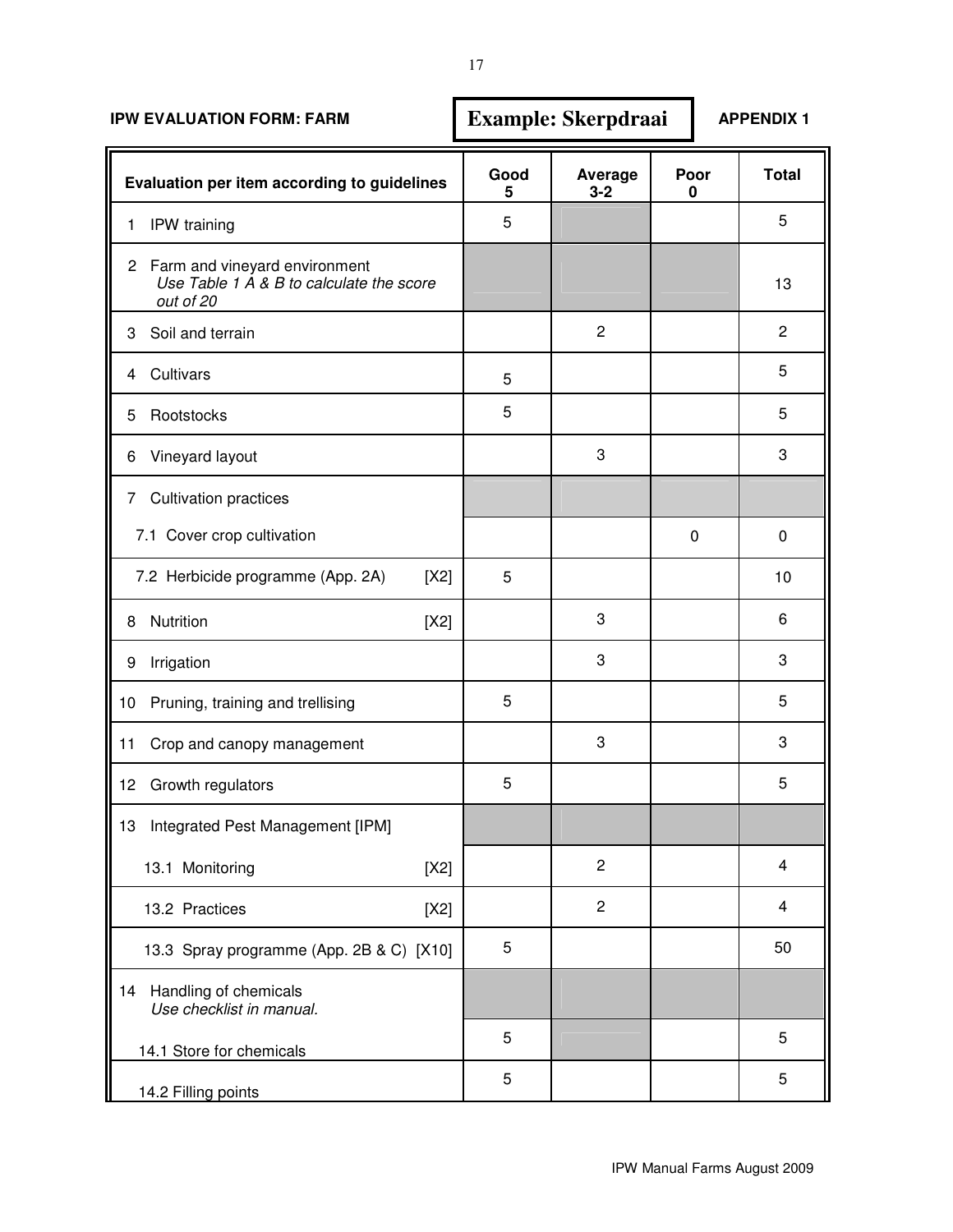| 14.3 Medical examinations & records       |   |   | 0 |     |
|-------------------------------------------|---|---|---|-----|
| 14.1 Training of spray operators          |   | 3 |   | 3   |
| 14.5 Protective gear, ablution facilities |   |   | C | 0   |
| 14.6 Disposal of empty containers         | 5 |   |   | 5   |
| Record keeping<br>[X2]<br>15              |   | 2 |   |     |
| <b>TOTAL OUT OF 200</b>                   |   |   |   | 145 |

Qualifying score: More than 120 points out of 200 [60 %]

## **CUT-OFF POINTS FOR EVALUATION OF SPRAY RECORDS**

### **Appendix 2A: Herbicides**

**0-10 = Good, i.e. 5 points transferred to guideline 7.2 in Appendix 1**  11-20 =Average, i.e. 2-3 points transferred to guideline 7.2 in Appendix 1 >20 = Poor, i.e. 0 points transferred to guideline 7.2 in Appendix 1

#### **Appendix 2B & C: Insecticides, nematicides & disease control products**

**0 – 50 = Good, i.e. 5 points transferred to guideline 13.3 in Appendix 1**  51 – 100 = Average, i.e. 2-3 points transferred to guideline 13.3 in Appendix 1 >100 = Poor, i.e. 0 points transferred to guideline 13.3 in Appendix 1

Hereby is confirmed that the evaluation forms were completed and submitted as prescribed, together with any action plans required, if any of the criteria to qualify for an IPW certificate under 2.3 of Section D were not complied with.

Skerpdraai<br>Name of farm

Telephone number

Producer's name Signature Signature

Date

l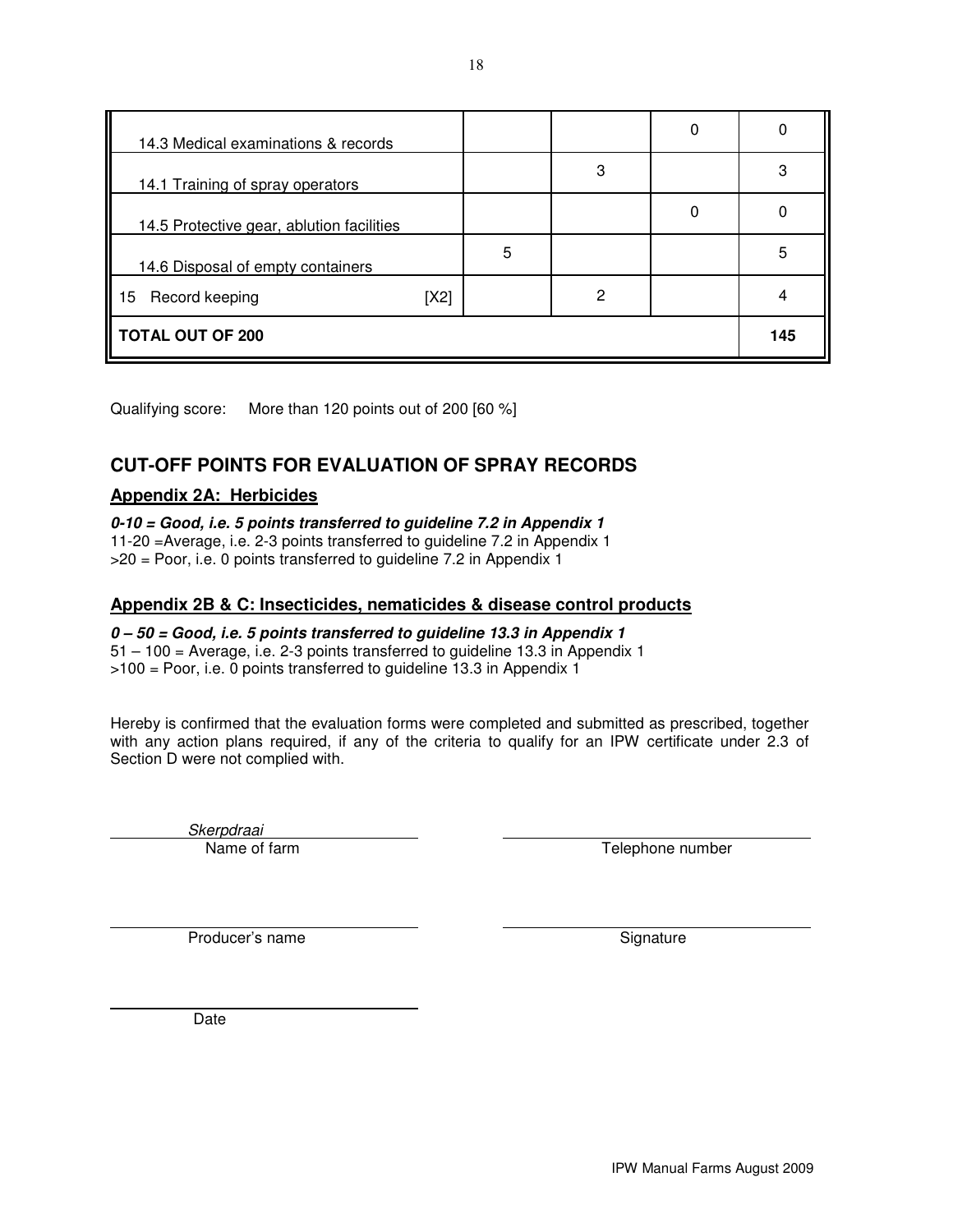# **Example: Skerpdraai**

## **TABLE 1. EVALUATION OF CONSERVATION AND MANAGEMENT OF FARM AND ENVIRONMENT**

| Table 1A. Conservation and management of natural areas                                                                                                                                                                  |            |             |                  |  |
|-------------------------------------------------------------------------------------------------------------------------------------------------------------------------------------------------------------------------|------------|-------------|------------------|--|
| 2.1.1 Threatened ecosystems                                                                                                                                                                                             | Yes<br>(1) | No<br>(0)   | <b>NA</b><br>(1) |  |
| 1. Have you obtained ploughing permits for all developments on virgin                                                                                                                                                   |            |             |                  |  |
| soil?<br>Note: Since July 2006 you require authorization from the Dept of Envi-<br>ronment Affairs (DEADP) for removal of any natural vegetation >3 ha.                                                                 |            |             | 1                |  |
| 2. Have you investigated the conservation value of the farm's natural<br>habitats? (i.e. got a specialist to do a vegetation survey, species-list, etc.)                                                                | 1          |             |                  |  |
| 3. Do you have a conservation management plan/policy drawn up for the<br>farm? (See IPW manual)                                                                                                                         |            | 0           |                  |  |
| 4. Are action plans implemented and objectives reached?                                                                                                                                                                 |            | 0           |                  |  |
| 5. Have the natural areas been awarded some form of formal protection<br>(i.e. conservancy, Special Management Area (SMA), Private Nature<br>Reserve)?                                                                  |            | 0           |                  |  |
| 2.1.1 Rivers and Wetlands                                                                                                                                                                                               |            |             |                  |  |
| 6. Do you have adequate buffer zones along rivers and wetlands?<br>(Recommended width of natural vegetation buffers are 30-40m on either<br>side of a river and 25-75m around a wetland)                                | 1          |             |                  |  |
| 7. Is the flow of all rivers and water sources feeding into wetlands still in<br>a natural state (i.e. natural flow not altered or interfered with)?                                                                    | 1          |             |                  |  |
| 8. Have you improved/enlarged any aquatic habitat (farm dams, river<br>edges, wetlands) to increase their value as wildlife habitat (e.g. alien<br>clearing, rehabilitation of river banks with indigenous vegetation)? |            | 0           |                  |  |
| 9. Are the wetlands on the property still in a natural state?                                                                                                                                                           |            |             | 1                |  |
| 2.1.2 Invading Alien Species                                                                                                                                                                                            |            |             |                  |  |
| 10. Have you begun with alien clearing operations?                                                                                                                                                                      | 1          |             |                  |  |
| 11. Do you have an alien clearing schedule/clearing plan, or at minimum<br>a record of cleared areas?                                                                                                                   |            | 0           |                  |  |
| 12. Have you used the recommended herbicides for alien clearing,<br>correct dosages and prescribed application methods?<br>(see guidelines)                                                                             | 1          |             |                  |  |
| 13. Have you attempted to control/mitigate against alien invasive grasses<br>or have you attempted to remove/control other alien species, besides<br>alien trees? (e.g. mallard ducks, feral pigs, bass, trout)         |            |             | 1                |  |
| 2.1.3 Fire Management                                                                                                                                                                                                   |            |             |                  |  |
| 14. Is a fire management plan for the natural areas in place and is the<br>firefighting equipment adequate for control of veld fires?                                                                                   | 1          |             |                  |  |
| 15. Have any farm workers received formal fire-fighting training?                                                                                                                                                       |            | 0           |                  |  |
| 16. Are there adequate firebreaks/roads to access the natural areas and<br>have all the areas with high fire-risk been identified?                                                                                      | 1          |             |                  |  |
| 17. Are you a member of a Fire Protection Association?                                                                                                                                                                  |            | $\mathbf 0$ |                  |  |
| <b>Bonus points (see Note 1)</b>                                                                                                                                                                                        |            |             |                  |  |
| <b>Subtotal for Table 1A</b>                                                                                                                                                                                            | 10         |             |                  |  |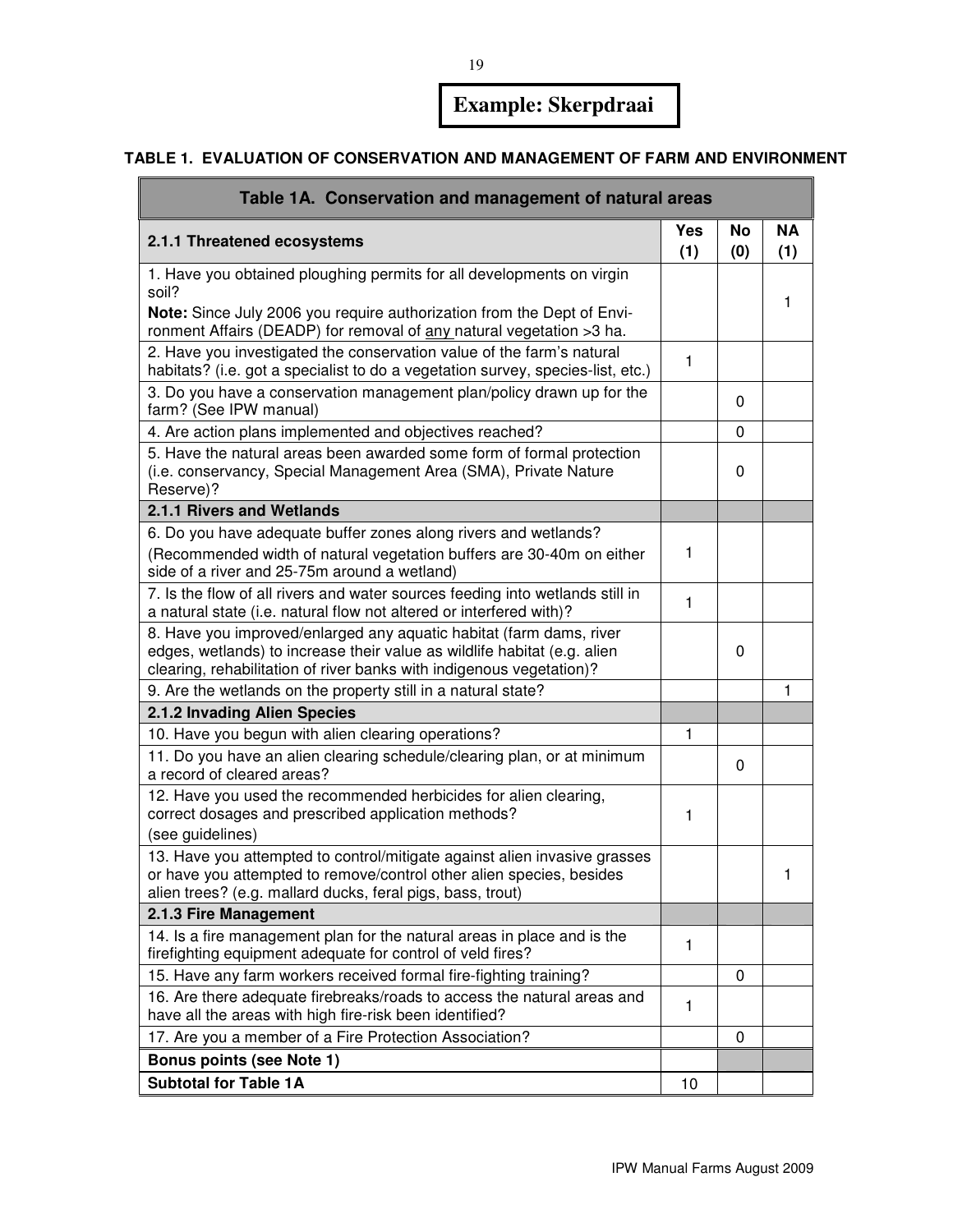| <b>TABLE 1B. Environment management of farming activities</b>                                                                                                                                                            |                   |                  |                  |  |  |  |  |
|--------------------------------------------------------------------------------------------------------------------------------------------------------------------------------------------------------------------------|-------------------|------------------|------------------|--|--|--|--|
|                                                                                                                                                                                                                          | <b>Yes</b><br>(1) |                  | <b>No</b><br>(0) |  |  |  |  |
| 1. Do you have an environment management plan for the farm<br>(farming activities)?                                                                                                                                      |                   |                  | 0                |  |  |  |  |
| 2. Are action plans completed and objectives reached?                                                                                                                                                                    |                   |                  | 0                |  |  |  |  |
| 3. Is storm water from buildings and roads suitably channelled to prevent<br>erosion of soil and river banks, and silting up of wetlands?                                                                                | $\mathbf{1}$      |                  |                  |  |  |  |  |
| 4. Is all water usage (e.g. bore holes, dams/weirs, extraction from river,<br>modification of river banks) registered at or authorised by the Dept. of<br>Water Affairs and Forestry?                                    | 1                 |                  |                  |  |  |  |  |
| 5. Efficient use of water: are measures in place to ensure that irrigation<br>and household use do not waste water unnecessarily?                                                                                        |                   |                  | 0                |  |  |  |  |
| 6. Water quality – are measrues in place to ensure that sewerage<br>systems and storm water do not affect quality of water sources<br>negatively?                                                                        | 1                 |                  |                  |  |  |  |  |
| Do you comply with the guidelines and are measures, practices or<br>procedures in place to address the following risks?                                                                                                  | <b>Yes</b><br>(1) | <b>No</b><br>(0) | <b>NA</b><br>(1) |  |  |  |  |
| 7. Have you left sufficient buffer zones for natural vegetation along water<br>courses and around dams to prevent soil erosion?                                                                                          | $\mathbf{1}$      |                  |                  |  |  |  |  |
| 8. Did you improve/enlarge any farm dams to increase their value as<br>habitat for wildlife (e.g. planting of indigenous plants on dam walls, re-<br>stocking with indigenous fish species) ?                            |                   | $\Omega$         |                  |  |  |  |  |
| 9. Are problem animals and household pests (rats, mice, etc.) controlled<br>or managed in an environment friendly way (methods acceptable to<br>conservation bodies like CapeNature) ?                                   | 1                 |                  |                  |  |  |  |  |
| 10. Effect of habitat disturbance on wildlife - natural vegetation corridors<br>left or established between blocks, actions to mitigate effects, e.g posts<br>and platvorms for raptors, nesting boxes for owls or bats? |                   | $\Omega$         |                  |  |  |  |  |
| 11. Does storage of fuel (fuel tank) comply with guidelines?                                                                                                                                                             |                   | $\mathbf{0}$     |                  |  |  |  |  |
| 12. Does disposal of household waste comply with guidelines and<br>legislation?                                                                                                                                          | 1                 |                  |                  |  |  |  |  |
| 13. Does disposal of other waste (e.g. dirty oil, oil filters, batteries, scrap<br>metal) comply with guidelines and legislation?                                                                                        | 1                 |                  |                  |  |  |  |  |
| 14. Are alien invasives (declared weeds) in/around vineyards, orchards,<br>fields & home cleared according to a plan and recommended methods?                                                                            | 1                 |                  |                  |  |  |  |  |
| 15. Are measures/practices in place to reduce air and noise pollution by<br>implements and machinery? (regular service and maintenance of<br>compressors, vehicles, other machinery).                                    | 1                 |                  |                  |  |  |  |  |
| 16. Has provision been made for the impact of tourism on the<br>infrastucture & environment?                                                                                                                             |                   |                  | 1                |  |  |  |  |
| 17. Is the farm equipped with sufficient, regularly maintained fire fighting<br>equipment?                                                                                                                               | 1                 |                  |                  |  |  |  |  |
| 18. Do you have a fire fighting plan for the farm and have all fire hazard<br>priority areas been identified?                                                                                                            | 1                 |                  |                  |  |  |  |  |
| 19. Are you a member of a Fire Protectoin Association?                                                                                                                                                                   |                   | 0                |                  |  |  |  |  |
| 20. Are risks of other farming activities (e.g. diary) sufficiently addressed<br>and relevant legislation complied with?                                                                                                 |                   |                  | 1                |  |  |  |  |
| 21. Are records of fuel consumption and regular maintenance and                                                                                                                                                          | 1                 |                  |                  |  |  |  |  |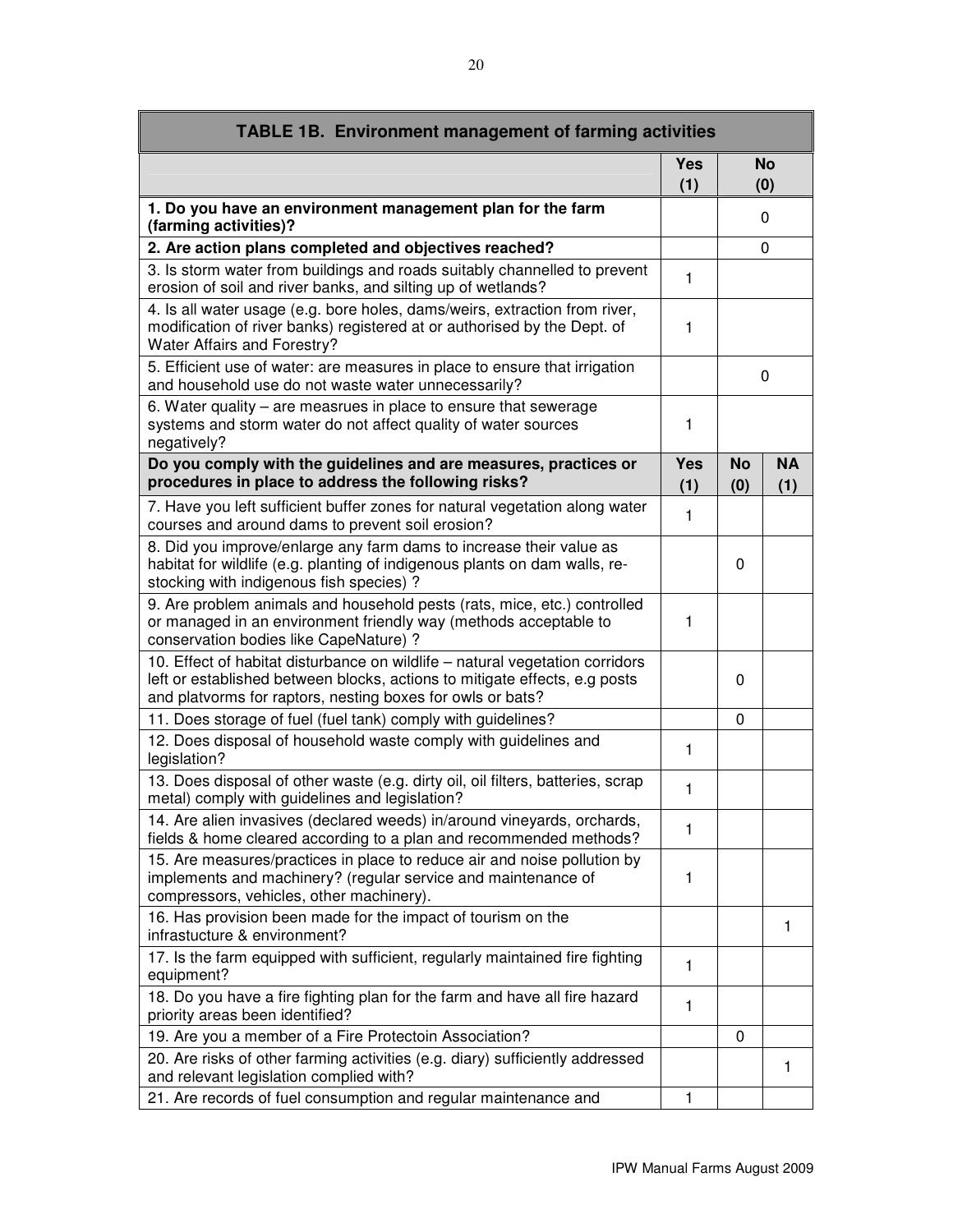| service of implements and machinery kept? Are measures in place to<br>limit fuel consumption?                                                  |    |  |
|------------------------------------------------------------------------------------------------------------------------------------------------|----|--|
| 22. Are records of energy consumption (electricity, gas, etc.) kept? Are<br>measures in place to reduce consumption or make it more efficient? |    |  |
| 23. Development & expansion: were required permits and/or rezoning<br>obtained, were required impacy assessments done?                         |    |  |
| <b>Bonus points (see Note 2)</b>                                                                                                               |    |  |
| <b>Subtotal for Table 1B</b>                                                                                                                   | 16 |  |
| <b>Subtotal for Table 1A</b>                                                                                                                   | 10 |  |
| <b>Total Point out of 40</b>                                                                                                                   | 26 |  |
| POINT TRANSFERRED TO APP. 1 (IPW EVALUATION FORM)<br>= TOTAL OUT OF 40 DIVIDED BY 2                                                            | 13 |  |

**NOTE 1: Bonus points** (maximum of 2 points) can be awarded for the following type of activities: You have gone out of your way to protect biodiversity or implemented innovative environmental best practices (e.g. recycling programme for all farm waste, Environmental Education activities for farm workers or schools, established an indigenous nursery or plant herbarium, etc.). You must have a **written motivation** to substantiate any bonus points you award yourself.

**NOTE 2: Bonus points** (maximum 2 points) can be awarded in Table 1B if records for fuel and other energy consumption (e.g. electricity) are used to calculate the farm's carbon footprint with the aid of the Carbon Calculator on the IPW website.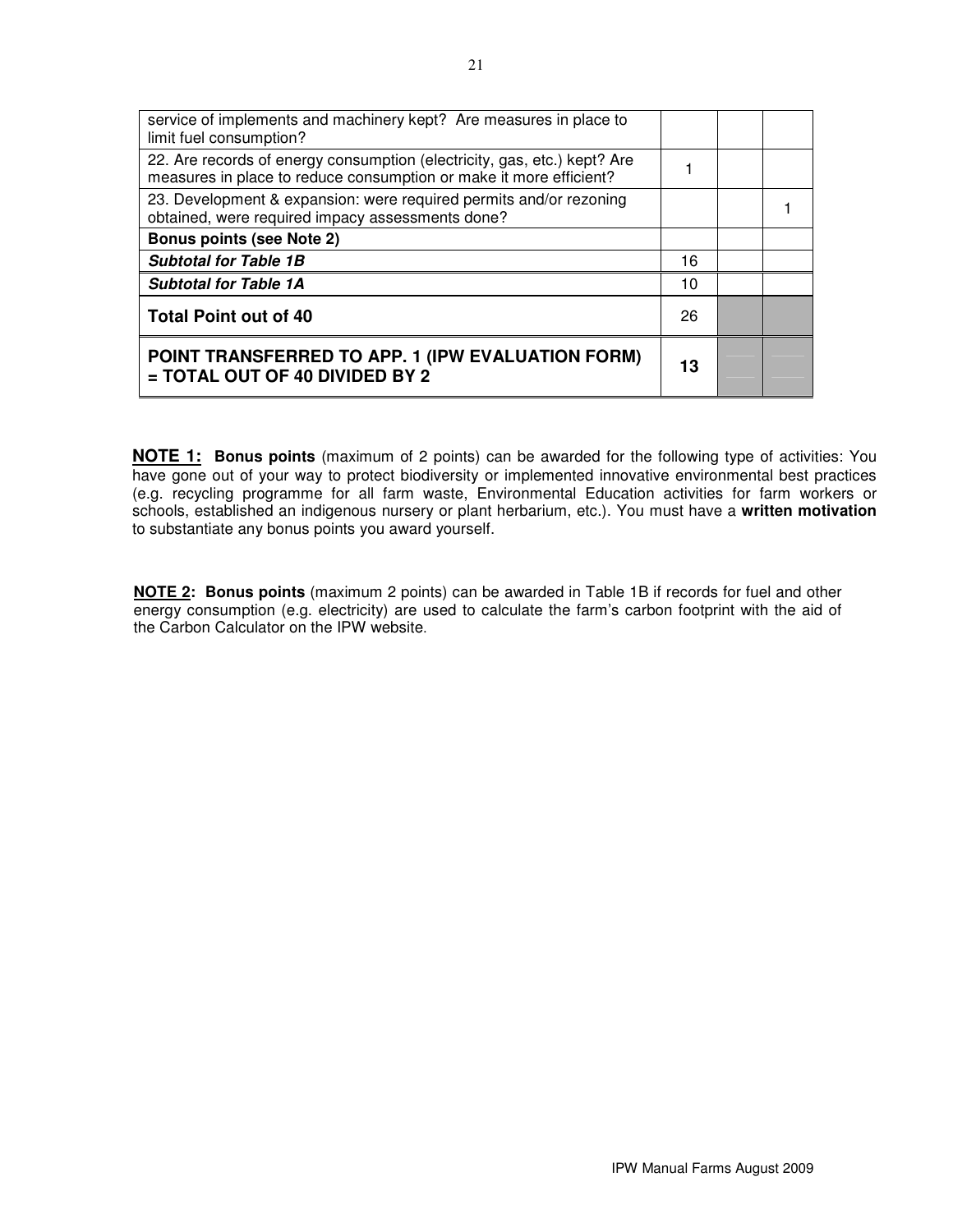### **ABBREVIATIONS FOR FORMULATION TYPES – Read with App. 3 AFKORTINGS VAN FORMULASIES – Lees saam met Bylae 3**

| Stuifpoeier                 | DP        | Dusting powder            |
|-----------------------------|-----------|---------------------------|
| Emulsifieerbare konsentraat | <b>EC</b> | Emulsifiable concentrate  |
| Oplosbare konsentraat       | <b>SL</b> | Soluble concentrate       |
| Wateroplosbare poeier       | <b>SP</b> | Water soluble powder      |
| Korrels                     | <b>GR</b> | Granules                  |
| Tablette                    | TB.       | <b>Tablets</b>            |
| Lokaas reg vir gebruik      | <b>RB</b> | Ready to use bait         |
| Korrel lokaas               | <b>GB</b> | Granular bait             |
| Kapsule suspensie           | <b>CS</b> | Capsule suspension        |
| Emulsie, olie in water      | EW        | Emulsion, oil in water    |
| Suspensie konsentraat       | <b>SC</b> | Suspension concentrate    |
| Benatbare poeier            | <b>WP</b> | Wettable powder           |
| Water oplosbare korrels     | <b>WG</b> | Water dispersible granule |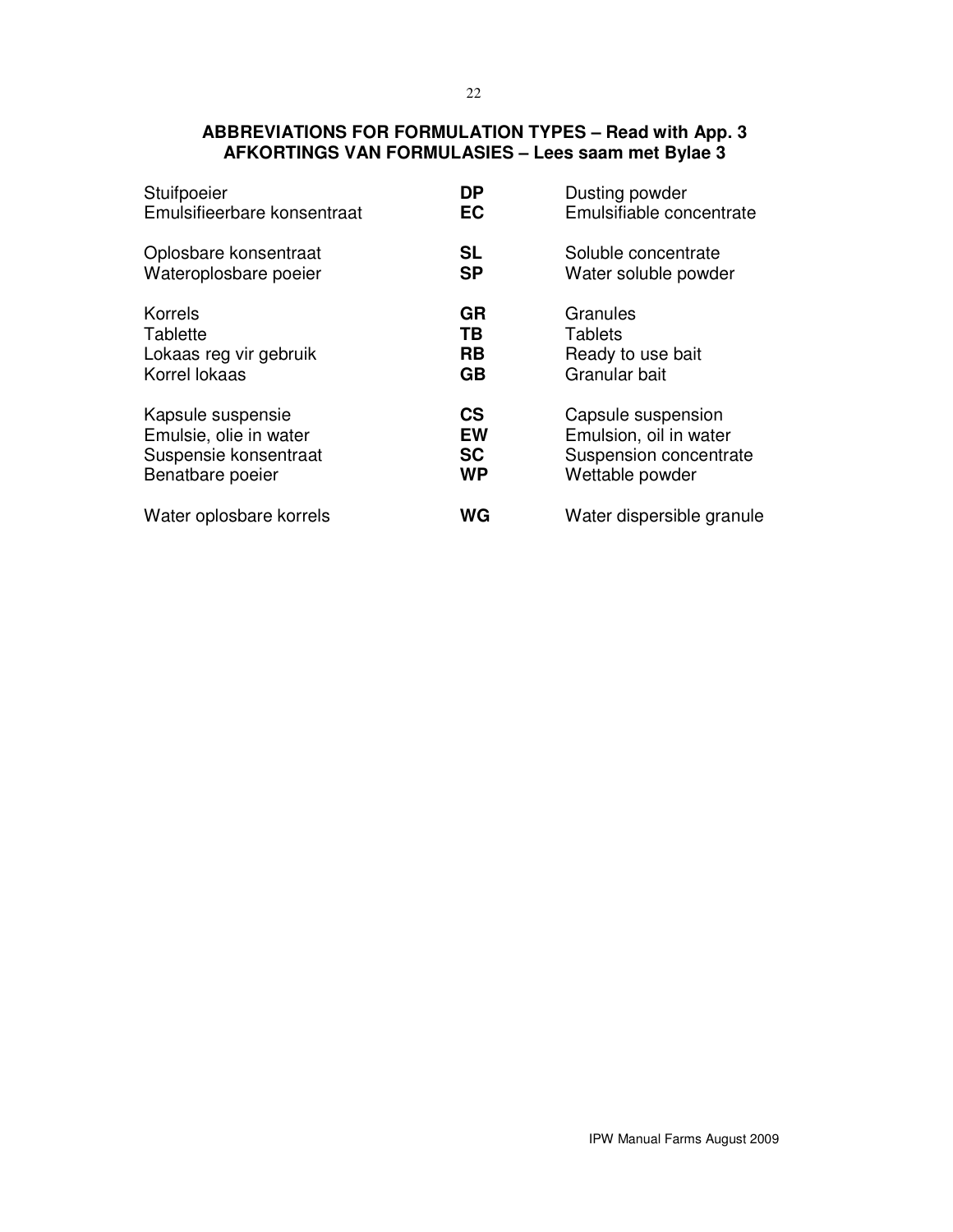# **EVALUATION OF SPRAY RECORD: HERBICIDES APPENDIX 2A APPENDIX 2A**

## **Example: Skerpdraai**

|                                                                   |                                                                                                                   | Amount of |                       | <b>APPLICATION METHOD [C]</b>         |                                              | $%$ of | Outside            |                          |                          |                                         |
|-------------------------------------------------------------------|-------------------------------------------------------------------------------------------------------------------|-----------|-----------------------|---------------------------------------|----------------------------------------------|--------|--------------------|--------------------------|--------------------------|-----------------------------------------|
| <b>NAME AND FORMULATION</b><br><b>OF</b><br><b>PRODUCT/ACTIVE</b> | <b>IP RATING</b><br>[A]                                                                                           |           |                       | active (kg)<br>applied per<br>hectare | Pre-emergence product                        |        | Post-<br>emergence | vineyard<br>area treated | quidelines<br><b>X10</b> | Point per<br>Application<br>[AxBxCxDxE] |
|                                                                   |                                                                                                                   | [B]       | Only on Ridge<br>[X2] | Work row or<br>full cover<br>[X4]     | Ridge and/or<br>work row<br>IX <sub>11</sub> | [D]    | [E]                |                          |                          |                                         |
| SIMAZINE 500 SC (6 L/ha)<br>simazine                              |                                                                                                                   | 3.0       |                       | 4                                     |                                              | 0.1    | 1                  | 1.2                      |                          |                                         |
| SIMAZINE 500 SC $(6 L/ha)$<br>simazine                            | 1                                                                                                                 | 3.0       |                       | 4                                     |                                              | 0.1    | 10                 | 12.0                     |                          |                                         |
| STING 180 SL (3 L/ha)<br>glyphosate                               | $\mathbf{2}$                                                                                                      | 0.54      |                       |                                       | 1                                            | 1      | 1                  | 1.08                     |                          |                                         |
| PREGLONE 120/80 SL (5 L/ha)<br>Paraquat + diquat                  | 4                                                                                                                 | 1.0       |                       |                                       | 1                                            | 1      | 1                  | 4.0                      |                          |                                         |
|                                                                   | CUT-OFF POINTS: $0-10 =$ Good, i.e. 5 points<br>$11-20$ = Average, i.e. 2-3 points<br>$>20 =$ Poor, i.e. 0 points |           |                       |                                       |                                              |        |                    |                          |                          |                                         |
|                                                                   |                                                                                                                   |           |                       |                                       |                                              |        |                    |                          |                          |                                         |
| <b>TOTAL FOR SPRAY PROGRAMME</b>                                  |                                                                                                                   |           |                       |                                       |                                              |        |                    | 6.28<br>17.08            |                          |                                         |

 $*$  % area expressed as a decimal, i.e. 100% = 1.0 and 10% = 0.1

IPW Manual Farms August 2009

23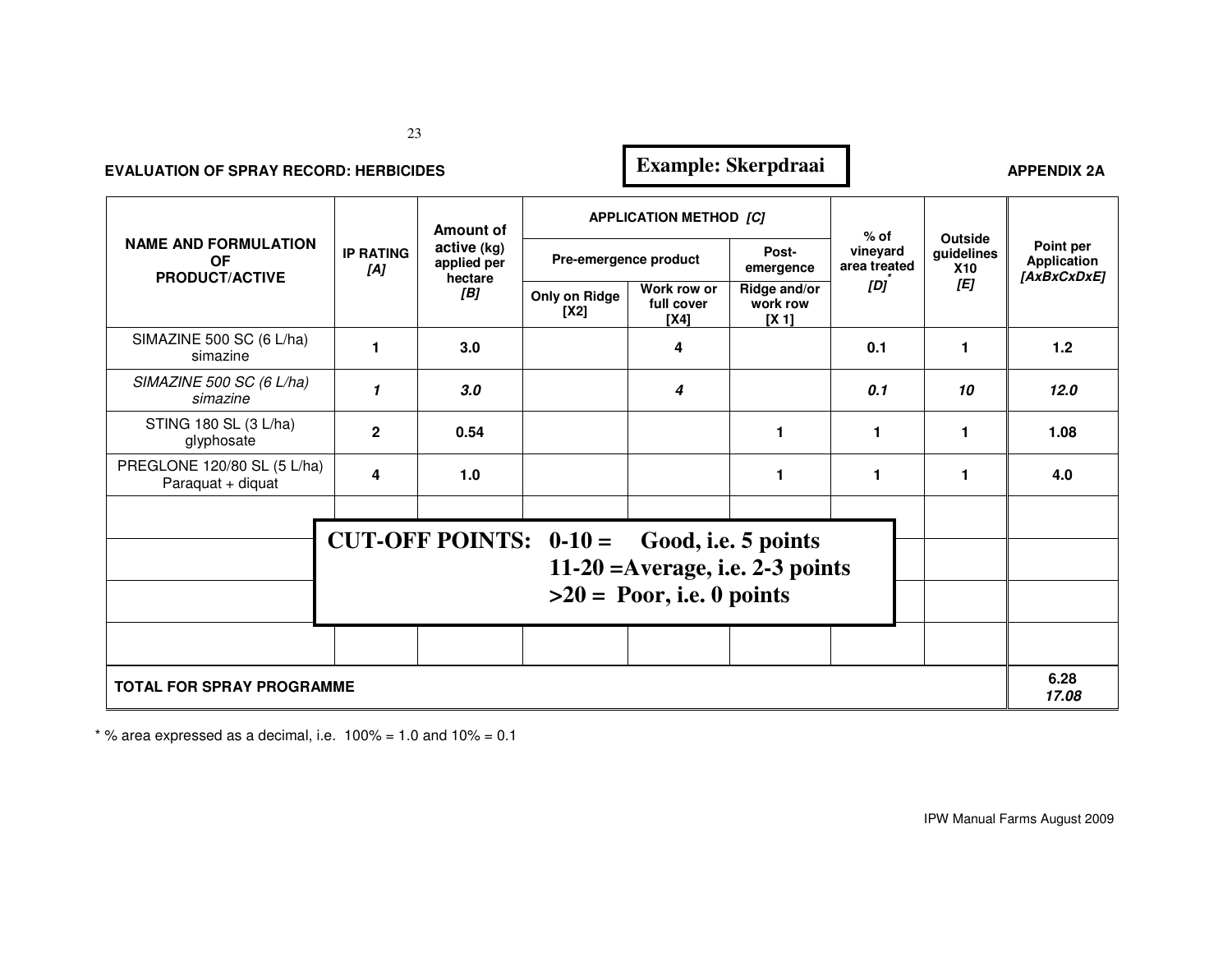24

#### **EVALUATION OF SPRAY RECORD:PESTICIDES & NEMATICIDES**

# **APPENDIX 2B Example: Skerpdraai**

| <b>NAME AND FORMULATION</b><br><b>OF</b><br><b>PRODUCT/ACTIVE</b> | IP<br><b>RATING</b><br>[A] | <b>CODING OF</b><br><b>APPLICATION</b><br><b>METHOD</b><br>[B] | <b>Harvest to</b><br>leaf drop<br>[X4] | STAGE OF SEASON APPLIED [C]<br>Leaf drop<br>to<br>full bloom | <b>Full bloom</b><br>to<br>harvest [X2] | % vineyard<br>area<br>treated<br>[D] | <b>Outside</b><br>guidelines<br><b>X10</b><br>[E] | Point per<br>Application<br>[AxBxCxDxE] |
|-------------------------------------------------------------------|----------------------------|----------------------------------------------------------------|----------------------------------------|--------------------------------------------------------------|-----------------------------------------|--------------------------------------|---------------------------------------------------|-----------------------------------------|
| DURSBAN 750 WG (3000 L/ha)<br>chlorpyrifos                        | 4                          | $\overline{2}$                                                 |                                        | [X1]<br>1                                                    |                                         | 0.1                                  | 1                                                 | 0.8                                     |
| ACAROL 500 EC (800 L/ha)<br>bromopropylate                        | $\overline{2}$             | 4                                                              |                                        | 1                                                            |                                         | 0.2                                  | 1                                                 | 1.6                                     |
| TEMIK 150 GR (50 kg/ha)<br>aldicarb                               | 4                          | 3                                                              |                                        | 1                                                            |                                         | 0.3                                  | 1                                                 | 3.6                                     |
| DEDEVAP 1000 EC (1000 L/ha)<br>dichlorvos                         | 8                          | 4                                                              | 4                                      |                                                              |                                         | 0.15                                 | 1                                                 | 19.2                                    |
|                                                                   |                            |                                                                |                                        |                                                              |                                         |                                      |                                                   |                                         |
|                                                                   |                            |                                                                |                                        |                                                              |                                         |                                      |                                                   |                                         |
|                                                                   |                            |                                                                |                                        |                                                              |                                         |                                      |                                                   |                                         |
|                                                                   |                            |                                                                |                                        |                                                              |                                         |                                      |                                                   |                                         |
|                                                                   |                            |                                                                |                                        |                                                              |                                         |                                      |                                                   |                                         |
| TOTAL FOR PESTICIDE SPRAY PROGRAMME (Transfer to 2C below)        |                            |                                                                |                                        |                                                              |                                         |                                      | 25.2                                              |                                         |

 $*$  % area expressed as a decimal, i.e.  $100\% = 1.0$  and  $10\% = 0.1$ 

IPW Manual Farms August 2009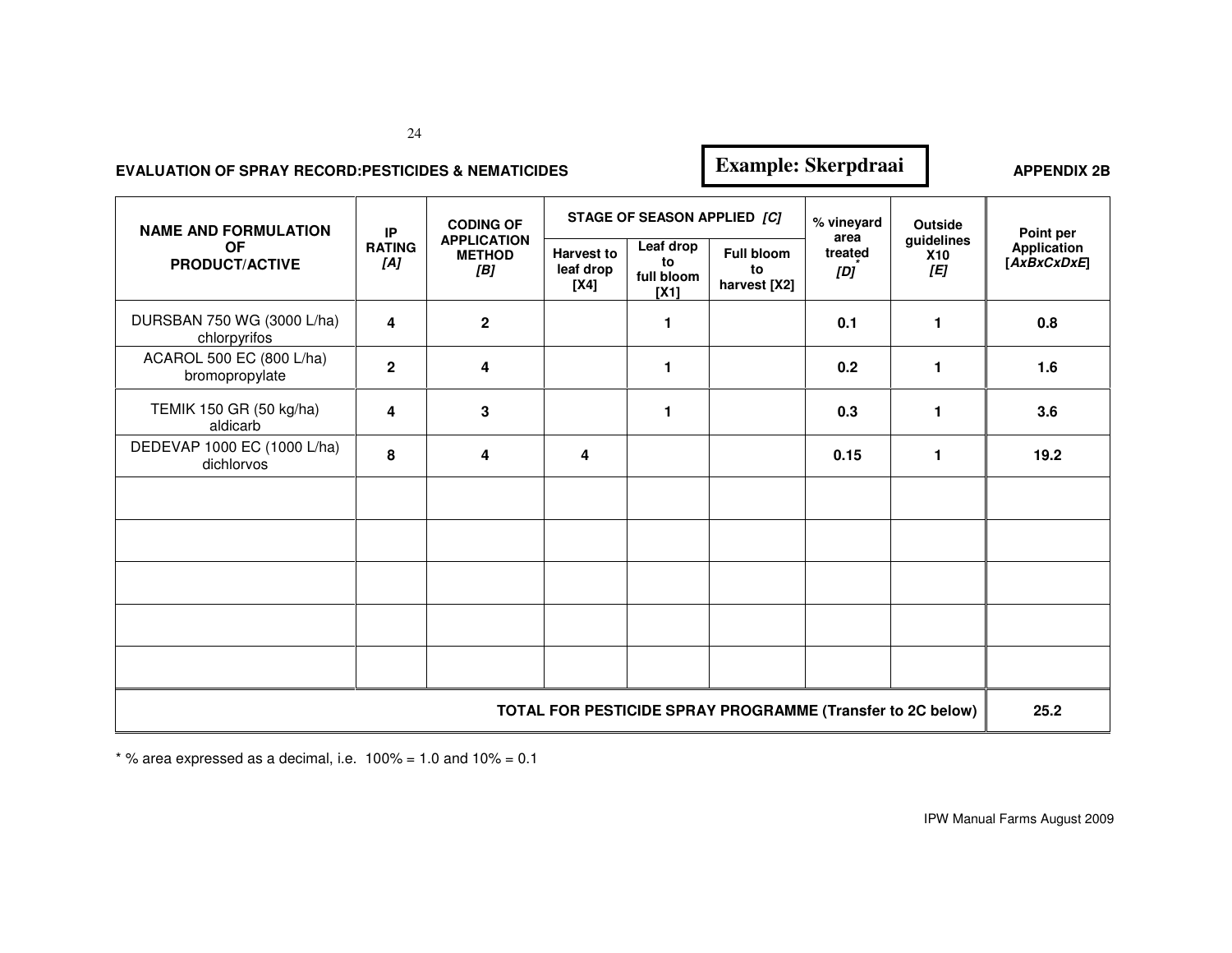25

## **Example: Skerpdraai**

| <b>NAME AND FORMULATION</b>                        | IP                   | <b>CODING OF</b><br><b>APPLICATION</b>                                | STAGE OF SEASON APPLIED [C]            |                                           | $\%$<br>vineyard                        | <b>Outside</b><br>guidelines | Point per         |                                   |
|----------------------------------------------------|----------------------|-----------------------------------------------------------------------|----------------------------------------|-------------------------------------------|-----------------------------------------|------------------------------|-------------------|-----------------------------------|
| <b>OF</b><br><b>PRODUCT/ACTIVE</b>                 | <b>RATING</b><br>[A] | <b>METHOD</b><br>[B]                                                  | <b>Harvest to</b><br>leaf drop<br>[X2] | Leaf drop to<br>full bloom<br><b>IX11</b> | <b>Full bloom</b><br>to harvest<br>[X2] | area<br>treated<br>[D]       | <b>X10</b><br>[E] | <b>Application</b><br>[AxBxCxDxE] |
| DITHANE M-45 800 WP (500 L/ha)<br>mancozeb         | 1.                   | 1                                                                     |                                        | 1                                         |                                         | 1                            | 1                 | 1                                 |
| QUADRIS 500 WG (1000 I/HA)<br>azoxystrobin         | 1.                   | 1                                                                     |                                        |                                           | $\mathbf{2}$                            | 1                            | $\mathbf{1}$      | $\overline{2}$                    |
| DITHANE M-45 800 WP (1000L/ha)<br>mancozeb         | 1.                   | 1                                                                     | $\mathbf{2}$                           |                                           |                                         | 1                            | 1                 | $\mathbf{2}$                      |
| CUPRAVIT 850 WP (1000 L/ha)<br>copper oxychloride  | $\overline{2}$       | 1                                                                     | $\mathbf{2}$                           |                                           |                                         | 1                            | 1                 | 4                                 |
| WETTABLE SULPHUR 800 WP<br>(1000 L/ha)             | $\overline{2}$       | 1                                                                     | $\overline{2}$                         |                                           |                                         | 1                            | 1                 | 4                                 |
| CUT-OFF POINTS: $0 - 50 =$                         |                      | Good, i.e. 5 points                                                   |                                        |                                           |                                         |                              |                   |                                   |
|                                                    |                      | $51 - 100$ = Average, i.e. 2-3 points<br>$>100 =$ Poor, i.e. 0 points |                                        |                                           |                                         |                              |                   |                                   |
|                                                    |                      |                                                                       |                                        |                                           |                                         |                              |                   |                                   |
| <b>TOTAL FOR FUNGICIDE PROGRAMME (Appendix 2C)</b> |                      |                                                                       |                                        |                                           |                                         |                              |                   | 13                                |
| <b>TOTAL FOR PESTICIDE PROGRAMME (Appendix 2B)</b> |                      |                                                                       |                                        |                                           |                                         |                              |                   | 25.2                              |
| TOTAL FOR SPRAY PROGRAMME (2B + 2C)                |                      |                                                                       |                                        |                                           |                                         |                              |                   | 38.2                              |

 $*$  % area expressed as a decimal, i.e.  $100\% = 1.0$  and  $10\% = 0.1$ 

IPW Manual Farms August 2009

**EVALUATE S** APPENDIX 2C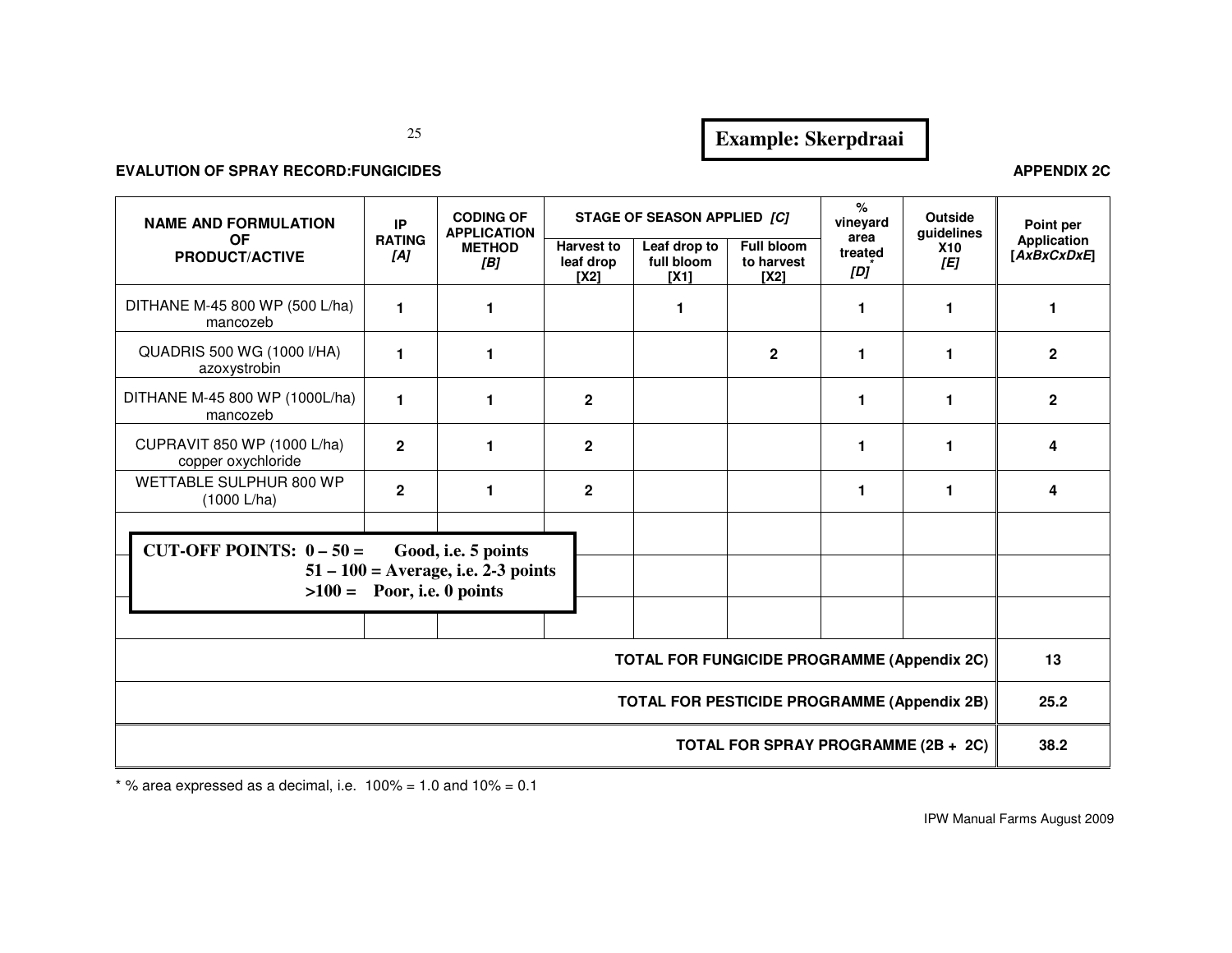#### **TABLE 2. CHECKLIST FOR STORAGE, HANDLING AND DISPOSAL OF PESTICIDES ON FARMS ACCORDING TO SANS 10206: 2005**

|                               | <b>PESTICIDE STORE</b>                                                                                                                                                                                                                                                                                                              |  |
|-------------------------------|-------------------------------------------------------------------------------------------------------------------------------------------------------------------------------------------------------------------------------------------------------------------------------------------------------------------------------------|--|
| Authorisation                 | Permission from local authority to erect anew store & certificate of occupancy<br>obtained.                                                                                                                                                                                                                                         |  |
|                               | Certificate of occupancy obtained from local authority for existing store.                                                                                                                                                                                                                                                          |  |
| <b>Location of</b><br>store   | Above 50 year flood line, preferably above 100 year flood line.                                                                                                                                                                                                                                                                     |  |
|                               | Out of reach of rock falls, falling trees and veld fires.                                                                                                                                                                                                                                                                           |  |
|                               | - Preferably in separate building, at least 10 m from house, stables and stores<br>for animal feed, fuel and flammable material.<br>- If part of a complex, store to be totally sealed off, i.e. no free movement of air<br>between store area and rest of building. Approved firewall if flammable products<br>are stored.         |  |
|                               | Away from rivers, dams, boreholes & areas likely to be flooded.<br>Spills and<br>flooding should no contaminate water sources, crops or pastures.                                                                                                                                                                                   |  |
|                               | Situated where it can be supervised.                                                                                                                                                                                                                                                                                                |  |
|                               | Easy access for delivery or dispatch.                                                                                                                                                                                                                                                                                               |  |
|                               | In case of fire: easy access for fire fighting, vegetation within 5m of building<br>cleared.                                                                                                                                                                                                                                        |  |
| <b>Construction</b>           | Walls, roof & floor should be made of non-combustible materials.                                                                                                                                                                                                                                                                    |  |
| Floor                         | · Smooth, screeded concrete required. Soil, wood, bitumen, PVC, linoleum,<br>unscreeded, disintegrating or cracked concrete not acceptable.<br>• Must be impenetrable to spilt chemicals.<br>• Wall-to-floor joints must be watertight.                                                                                             |  |
| Walls                         | Must be brick or concrete.                                                                                                                                                                                                                                                                                                          |  |
| Roof                          | - Leak-free and insulated with non-combustible material to maintain temperature<br>at a reasonable level.<br>- Vents in roof will allow hot air to escape.                                                                                                                                                                          |  |
| <u>Doors</u>                  | - Preferably steel with effective locks.<br>- All doors must have security gates to reduce risk of forced entry.<br>. Exit door(s) must open to the outside.                                                                                                                                                                        |  |
| <b>Windows</b>                | - Must allow in sufficient light to read labels, otherwise install electric light.<br>• All windows must have burglar bars.<br>- Window frames must be steel.<br>. Windows must be fitted with wired glass, minimum 8 mm thickness.<br>. Window panels maximum size 450 x 450 mm.<br>. No windows shall be capable of being opened. |  |
| Retention of<br>contamination | - Seal all joints in floor.<br>- Ridge or retention wall 20 cm high at door (to prevent environmental<br>contamination & to keep out floodwater).                                                                                                                                                                                   |  |
| Ventilation                   | • Natural ventilation:<br>airbricks (min. 140 x 215 mm), provided with non-<br>corrodible gauze wire, in at least 3 external walls, to provide min. 5 total air                                                                                                                                                                     |  |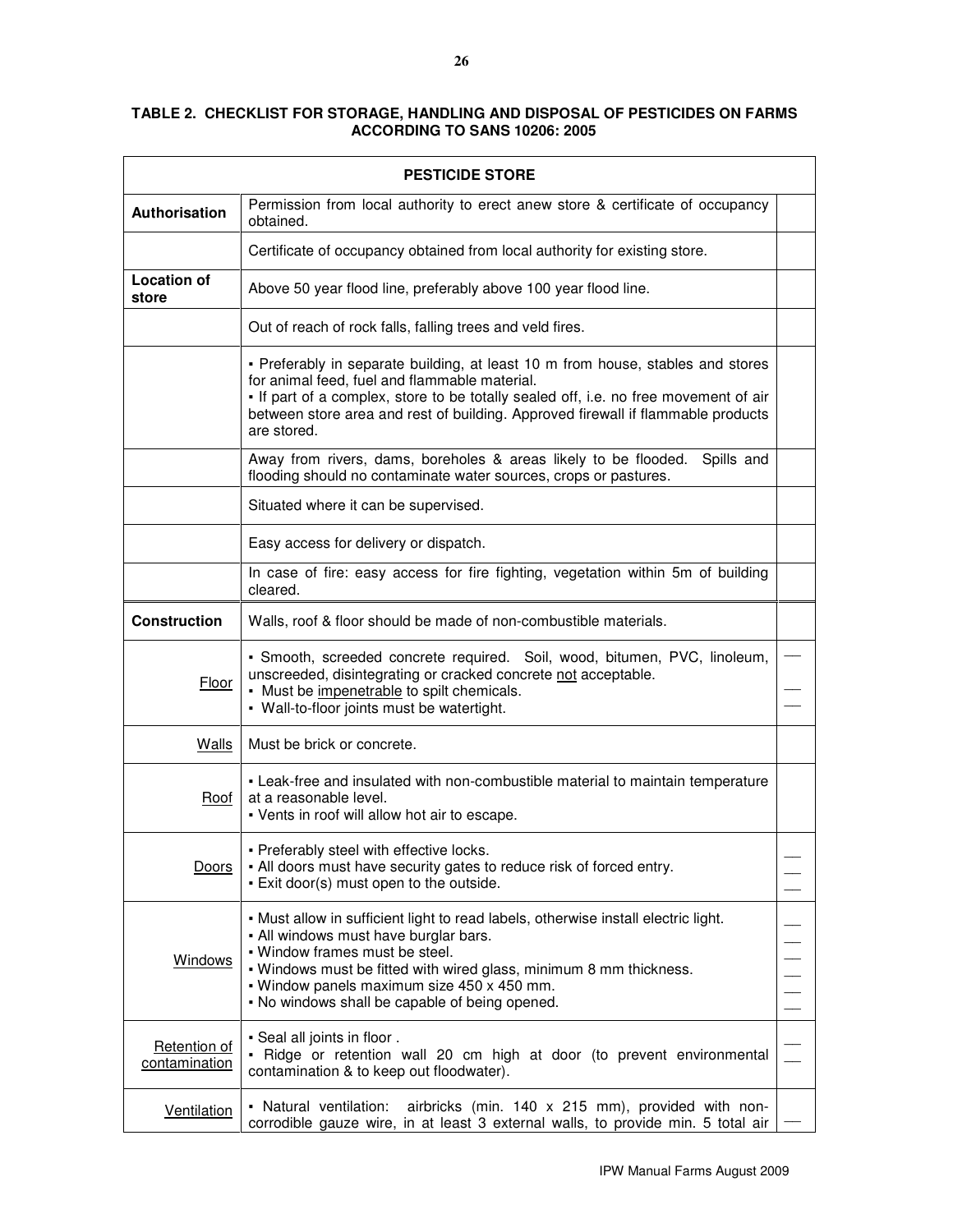|                                             | changes/hour.<br>- Mechanical ventilation: switched on at all times, with capacity to change total<br>air content min. 5 times/hour.                                                                                                                                                                                                                                                                                                                                                                                                                                                                                                                               |  |
|---------------------------------------------|--------------------------------------------------------------------------------------------------------------------------------------------------------------------------------------------------------------------------------------------------------------------------------------------------------------------------------------------------------------------------------------------------------------------------------------------------------------------------------------------------------------------------------------------------------------------------------------------------------------------------------------------------------------------|--|
| Lightning<br>protection                     | Protect store against lightning strike in regions where required.                                                                                                                                                                                                                                                                                                                                                                                                                                                                                                                                                                                                  |  |
| Run-off water                               | Contaminated water from fire or clean-up of spillage must be contained and<br>disposed of in accordance with requirements of local authority.                                                                                                                                                                                                                                                                                                                                                                                                                                                                                                                      |  |
| <b>Security</b>                             | . Only authorized and trained personnel shall have access to keys and store.<br>- Area around store secured against unauthorized entry by a wall/fence at least<br>1,8 m high, with lockable gate & clear strip 1 m wide along inner perimeter.                                                                                                                                                                                                                                                                                                                                                                                                                    |  |
| <b>Placement of</b><br>products in<br>store | Only plant protection and/or animal health products in store – no feedstuffs.                                                                                                                                                                                                                                                                                                                                                                                                                                                                                                                                                                                      |  |
|                                             | Herbicides and phenoxy compounds separated from other pesticides by a<br>division made of wire mesh, metal bars or wall and with another gate/door to<br>prevent accidental application of herbicides to crop foliage (GAP).                                                                                                                                                                                                                                                                                                                                                                                                                                       |  |
|                                             | Separate, fenced & lockable area to be provided for all Danger Group I<br>products.                                                                                                                                                                                                                                                                                                                                                                                                                                                                                                                                                                                |  |
|                                             | Special requirements for flammable products to be met, where applicable.                                                                                                                                                                                                                                                                                                                                                                                                                                                                                                                                                                                           |  |
| Shelving                                    | - Shelves must be non-absorbent, impervious and chemically resistant to stored<br>products - wooden shelves covered with thick plastic or with non-combustible<br>trays can be used.<br>- Large containers should not be stored directly on cement floor - place on<br>wooden pallets covered with thick plastic or on plastic pallets.<br>- Products in solid, powder or granular form must be stored above liquid<br>formulations (less damage during accidental leakage).<br>- Keep open bags with powder formulations in large plastic bins with lids to<br>contain fumes, protect against contamination and prevent unnecessary spillage<br>onto floor (GAP). |  |
|                                             | All products must be stored in original containers with labels in tact.                                                                                                                                                                                                                                                                                                                                                                                                                                                                                                                                                                                            |  |
| <b>Working area</b>                         | - Separate bunded working area for weighing, measuring & mixing of chemicals.<br>• An eye wash bottle & washbasin with running water to wash equipment without<br>polluting the environment must be provided in the working area.<br>• Shower facilities should be available in or near above working area.                                                                                                                                                                                                                                                                                                                                                        |  |
| <b>Spillage</b>                             | . Broom, spade and bucket of sand available to clean up spillage.<br>- Large, open containers available for removal of contaminated material and to<br>place leaking containers in.                                                                                                                                                                                                                                                                                                                                                                                                                                                                                |  |
| Warning<br>notices<br>outside store         | • Warning signs at entrance and on surrounding fence: "Storage of Pesticides"<br>and "Unauthorized Entry Prohibited" in red letters (≥75 mm) on white<br>background.<br>- At entrance: No Smoking; No Naked Flames; No Fires; Position and types of<br>fire related equipment (signs at least 290 x 290 mm).                                                                                                                                                                                                                                                                                                                                                       |  |
| inside store                                | - All areas clearly demarcated and relevant hazard class diamonds (e.g. toxic,<br>flammable, corrosive) displayed (size at least 250 x 250 mm).<br>- No Smoking; No Naked Flames; No Fires (signs at least 290 x 290 mm).<br>- Location of First Aid Station.<br>- Position and types of fire related equipment.                                                                                                                                                                                                                                                                                                                                                   |  |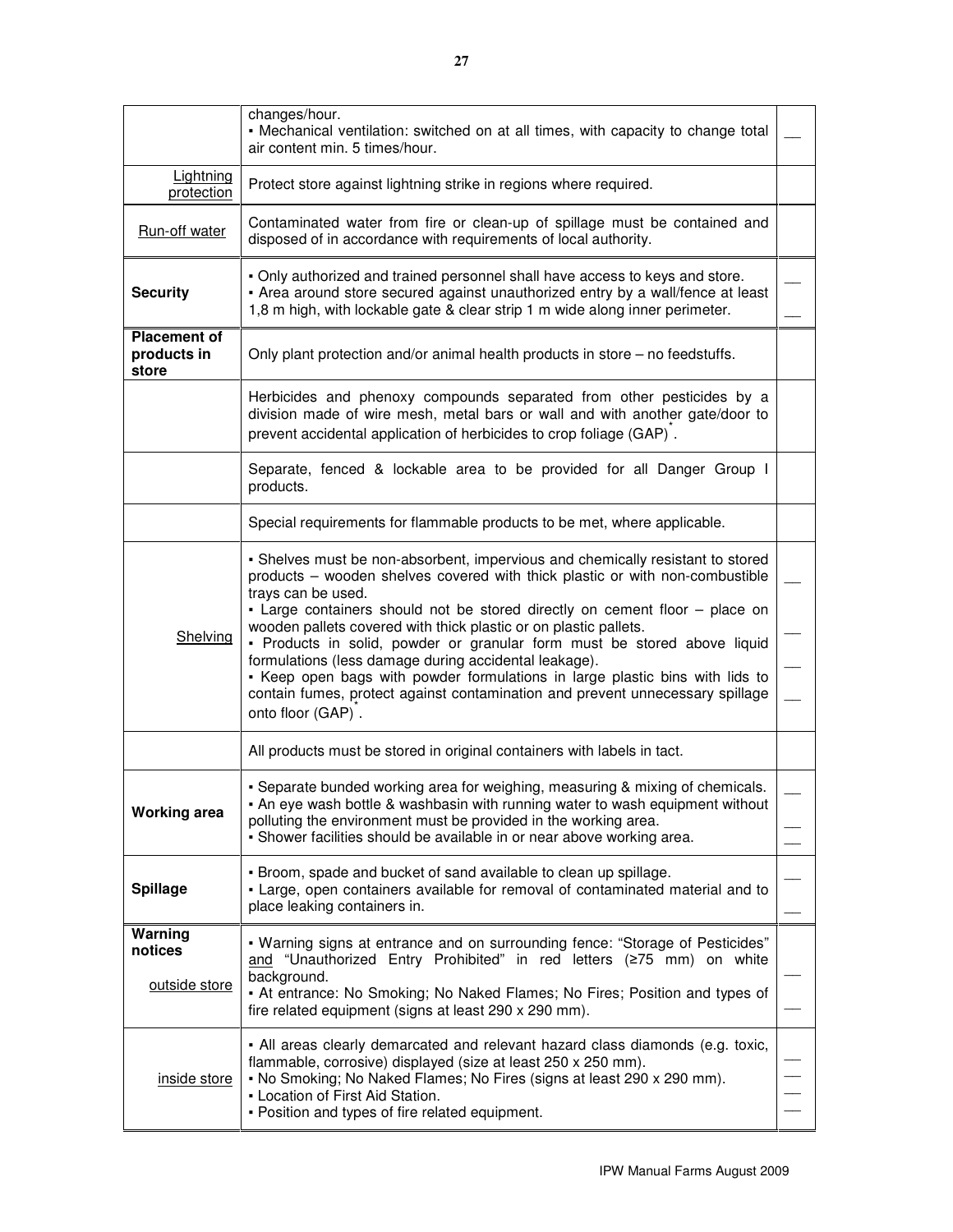| Responsible<br>persons               | - Person responsible for managing pesticide store (farmer/ literate farm worker)<br>must be trained in pesticide handling & understand implications of incorrect<br>handling.<br>- The responsible person shall check every container on delivery for correct<br>content and to ensure that container does not leak.<br>. The responsible person shall ensure that oldest stock is used first (label date<br>of manufacture or mark container with date of delivery in waterproof ink).                                                                                                                                                                    |  |
|--------------------------------------|------------------------------------------------------------------------------------------------------------------------------------------------------------------------------------------------------------------------------------------------------------------------------------------------------------------------------------------------------------------------------------------------------------------------------------------------------------------------------------------------------------------------------------------------------------------------------------------------------------------------------------------------------------|--|
| <b>Emergency</b><br><b>Procedure</b> | - Emergency telephone numbers to be available at nearest telephone: nearest<br>poison centre, doctor, hospital, fire brigade and ambulance service.<br>- Responsible personnel must have immediate access to a telephone and<br>emergency numbers, even in absence of employer.<br>- At least one farm worker to be trained in basic first aid. Information on relevant<br>first-aid procedures for all pesticides in the store must be available in a<br>prominent place.<br>- An Emergency Procedure which clearly outlines actions to be taken in an<br>emergency must be available in the store and responsible personnel must be<br>familiar with it. |  |
| <b>Fire fighting</b>                 | - Portable fire extinguishers (carbon dioxide, dry chemical or foam type) of<br>minimum 9 kg or 9 L to be available.<br>• Ratio: 1 extinguisher to every 100 m <sup>2</sup> storage, unless more deemed necessary<br>by local fire authority.<br>- Fire hose mounted outside store and connected to a water supply.<br>• For stores larger 9 $m^3$ a sprinkler system is recommended.<br>• Fire extinguishers shall be inspected and maintained annually by a registered<br>person (SANS 10105-1, SANS 10105-2, SANS 1475-1, SANS 1475-2).                                                                                                                 |  |
| <b>Record</b><br>keeping             | • A complete and up-to-date record (inventory) of all products received, used<br>and the balance of products in the store must be kept by the person responsible<br>for the store.<br>- Keep records away from storage area. A copy can also be kept in store.<br>- Records to be available at all times for inspection by national, provincial or<br>local authorities.                                                                                                                                                                                                                                                                                   |  |

|                          | <b>HANDLING AND APPLICATION OF PESTICIDES</b>                                                                                                                                                                                                                                                                                                                                                                                                                                                                                       |  |
|--------------------------|-------------------------------------------------------------------------------------------------------------------------------------------------------------------------------------------------------------------------------------------------------------------------------------------------------------------------------------------------------------------------------------------------------------------------------------------------------------------------------------------------------------------------------------|--|
| <b>Filling</b><br>points | The mixing and filling area for spray tanks must be:<br>- well away from any water sources<br>- the floor must be non-porous (e.g. cement with damp coursing)<br>• the floor must be bunded (retaining wall)<br>- rinse liquid from measuring vessels must be added to the spray tank<br>• run-off and spillage may not contaminate the ground or water sources (construct<br>non-permeable evaporation pit, fill with stones or cover with a grid & add lime to<br>increase pH, or install a tank that can be emptied by Wastech). |  |
| Worker<br>health         | • For work involving exposure to pesticides, only operators who have been<br>declared medically fit may be employed.<br>- Operators handling pesticides should undergo annual medical examinations to<br>test for signs of pesticide exposure.<br>- Medical records and records of pesticide exposure must be kept for every<br>worker exposed to pesticides. Work-exposure records must be kept for at least 30<br>years or be sent to regional labour representative if farming operations cease.                                 |  |
| <b>Training</b>          | . Every farm worker working with pesticides shall be trained in the meaning of the<br>symbols on labels and interpretation of written instructions.<br>. Spray operators must receive practical training in the safe handling and                                                                                                                                                                                                                                                                                                   |  |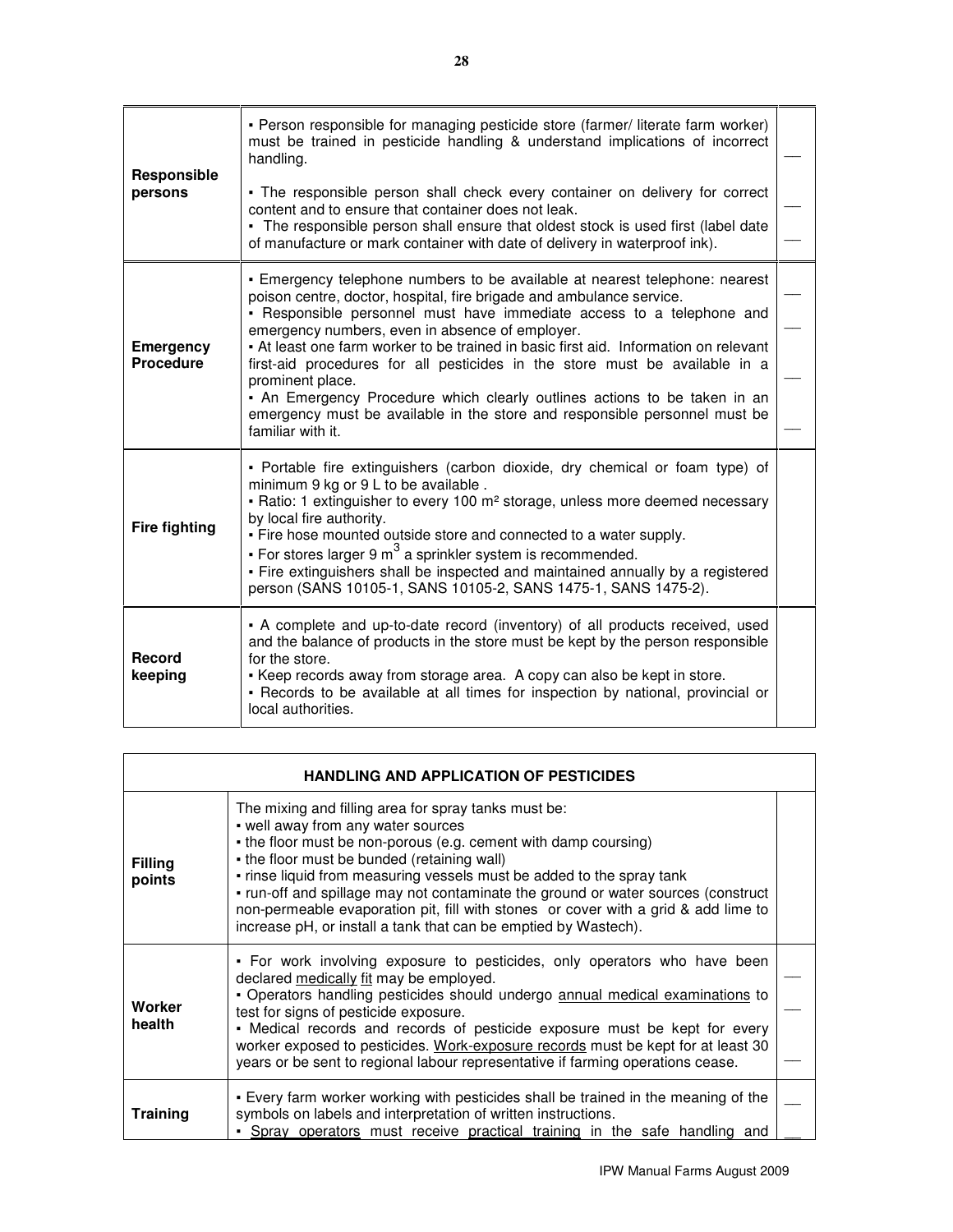|                                              | application of pesticides and must know the risks involved and precautions to be<br>taken.<br>- At least 2 members of each team of operators shall be trained in basic first aid<br>relating to pesticide exposure.                                                                                                                                                                                                                                                                                                                                                                                       |  |
|----------------------------------------------|-----------------------------------------------------------------------------------------------------------------------------------------------------------------------------------------------------------------------------------------------------------------------------------------------------------------------------------------------------------------------------------------------------------------------------------------------------------------------------------------------------------------------------------------------------------------------------------------------------------|--|
| <b>Protective</b><br>clothing &<br>equipment | - Keep protective clothing separate from personal clothing (different lockers)<br>- All protective garments to be thoroughly washed with soap/detergent and water<br>after each application/spray operation before being worn again.<br>• Contaminated protective clothing not to be removed from storage area - not to<br>be washed at home!                                                                                                                                                                                                                                                             |  |
| Overalls                                     | - Must be impervious to pesticide formulations.<br>- Must give splash and droplet protection.<br>• Must be durable, light-weight, comfortable & affordable.<br>- Two-piece garment (jacket with hood & trousers) or one-piece garment with<br>hood can be used.<br>- Hood must close around gas mask.<br>- Sleeves must close at wrists with elasticized cuffs.<br>- Trousers must have elasticized closures around waist and ankles.<br>- Jacket of two-piece suit should seal on the hips (e.g. Velcro).<br>- Overalls should preferably be light in colour - contamination with pesticides<br>visible. |  |
| Eye and face<br>protection                   | • A face shield made of clear transparent material, which is impervious to solvent<br>and pesticide vapours and which provides full face protection should be worn as<br>indicated on the product label when preparing and applying spray mixtures.<br>- Safety goggles are an acceptable alternative to a face shield.                                                                                                                                                                                                                                                                                   |  |
| <b>Gloves</b>                                | - Gloves made of nitrile rubber, PVC, neoprene and butyl rubber are suitable.<br>- Should be light in colour (contamination with pesticides visible) and non-slippery.<br>- Lined gloves not recommended - pesticide can accumulate in lining material.<br>- Gloves must be long enough to cover minimum of 90 mm above the wrist.<br>- Contaminated gloves must be washed with soap & water before being removed<br>from hands and again after removal (inside out).                                                                                                                                     |  |
| <b>Boots</b>                                 | . Rubber boots, unlined and at least calf-high are to be used. Trousers shall be<br>worn outside boots to prevent pesticide entering boots.<br>- Boots shall be washed inside & outside at the end of each day's spraying.                                                                                                                                                                                                                                                                                                                                                                                |  |
| Head<br>coverings                            | . For protection against spray drift, a cotton hat with brim can be used.<br>- Overhead spraying: a waterproof hat and cape shall be worn.<br>• When applying irritant powders (e.g. sulphur), a hood to cover head, neck and<br>shoulders for total skin protection shall be worn.<br>- Respirators should be worn when indicated. Must comply with SANS 10220.                                                                                                                                                                                                                                          |  |
| <b>NOTE</b>                                  | Tractors with closed canopies and air conditioning are recommended for<br>maximum safety and comfort during application - improves productivity and<br>quality of application & coverage (GAP).                                                                                                                                                                                                                                                                                                                                                                                                           |  |
| <b>Ablution</b><br>facilities                | - Each operator shall wash or shower at the end of each spray operation or shift.<br>- Contaminated washing water shall not be disposed of into any water source,<br>including rivers, ground water sources and sewerage systems.                                                                                                                                                                                                                                                                                                                                                                         |  |

| <b>DISPOSAL OF EMPTY CONTAINERS AND OBSOLETE PESTICIDES</b> |                                                                                                                   |  |  |  |  |  |
|-------------------------------------------------------------|-------------------------------------------------------------------------------------------------------------------|--|--|--|--|--|
| <b>Pesticides</b>                                           | Obsolete or unwanted pesticide formulations must be disposed of at a registered<br>hazardous waste landfill site. |  |  |  |  |  |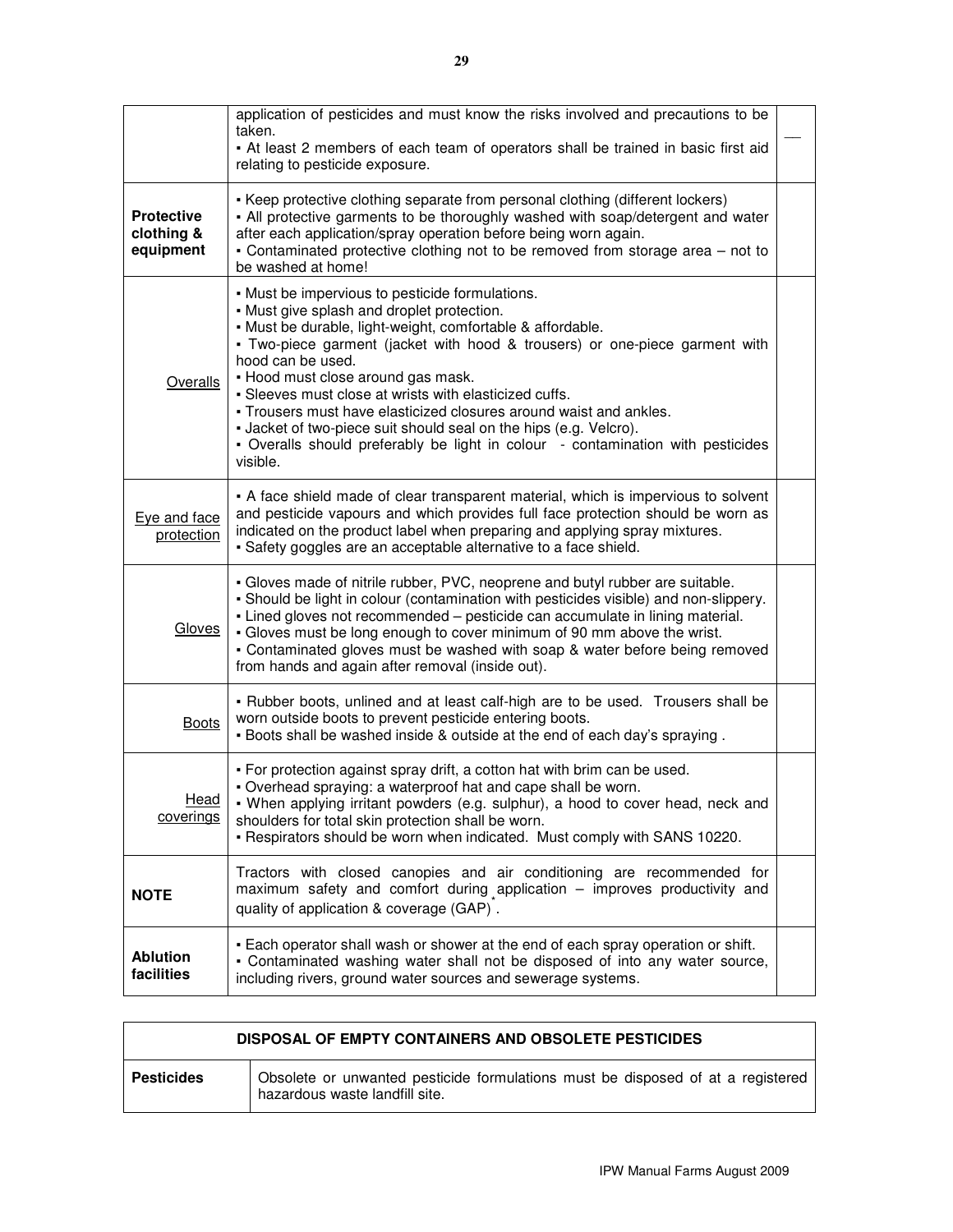| Empty      | - Empty containers shall be triple-rinsed and rendered unserviceable (puncture or cut                                                                                                                                                                                                                |
|------------|------------------------------------------------------------------------------------------------------------------------------------------------------------------------------------------------------------------------------------------------------------------------------------------------------|
| containers | up).                                                                                                                                                                                                                                                                                                 |
|            | • Containers should then be stored until removal for recycling or disposal at a<br>hazardous waste disposal site. Ensure that the person/company removing<br>containers is registered to dispose of containers legally.<br>• Combustible containers may not be burned on the farm – this is illegal. |

**\* GAP =** not a legal requirement, but recommended as a good agricultural practice to enhance safe handling, application & storage.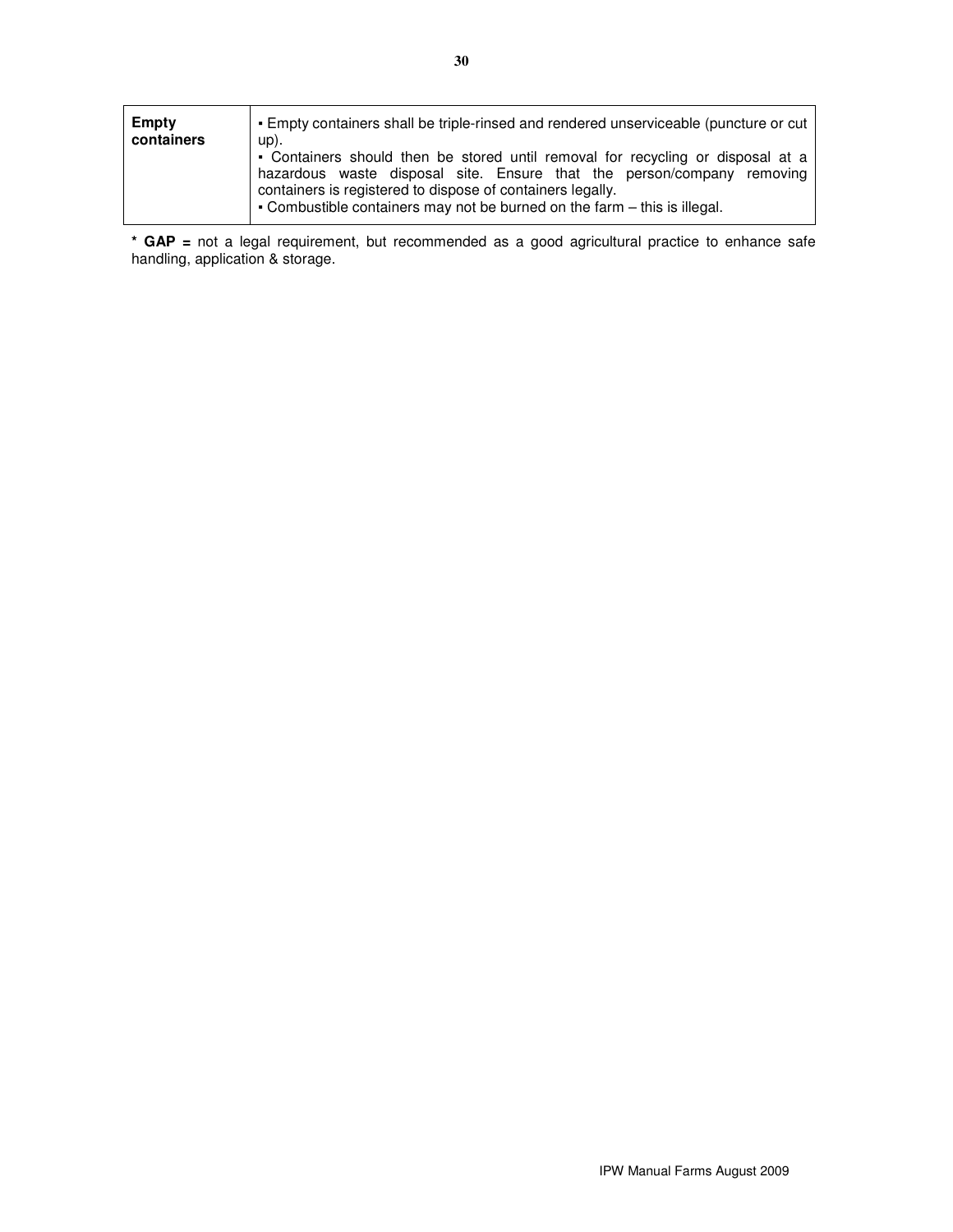| <b>Block number/name</b> | Size (ha) | <b>Block number/name</b> | Size (ha) | <b>Block number/name</b> |  |
|--------------------------|-----------|--------------------------|-----------|--------------------------|--|
|                          |           |                          |           |                          |  |
|                          |           |                          |           |                          |  |
|                          |           |                          |           |                          |  |
|                          |           |                          |           |                          |  |
|                          |           |                          |           | Total area under vines   |  |

| <b>DATE</b> | <b>BLOCK/-S</b><br><b>TREATED</b> | <b>PRODUCT</b> | <b>FORMULATION</b> | <b>DOSAGE</b> | <b>VOLUME/HA</b> | <b>APPLICATION</b><br><b>METHOD</b> | <b>AIM</b> |
|-------------|-----------------------------------|----------------|--------------------|---------------|------------------|-------------------------------------|------------|
|             |                                   |                |                    |               |                  |                                     |            |
|             |                                   |                |                    |               |                  |                                     |            |
|             |                                   |                |                    |               |                  |                                     |            |
|             |                                   |                |                    |               |                  |                                     |            |
|             |                                   |                |                    |               |                  |                                     |            |
|             |                                   |                |                    |               |                  |                                     |            |
|             |                                   |                |                    |               |                  |                                     |            |
|             |                                   |                |                    |               |                  |                                     |            |
|             |                                   |                |                    |               |                  |                                     |            |
|             |                                   |                |                    |               |                  |                                     |            |
|             |                                   |                |                    |               |                  |                                     |            |
|             |                                   |                |                    |               |                  |                                     |            |

\* Only applied on ridges <u>or</u> only in work row <u>or</u> full cover application.